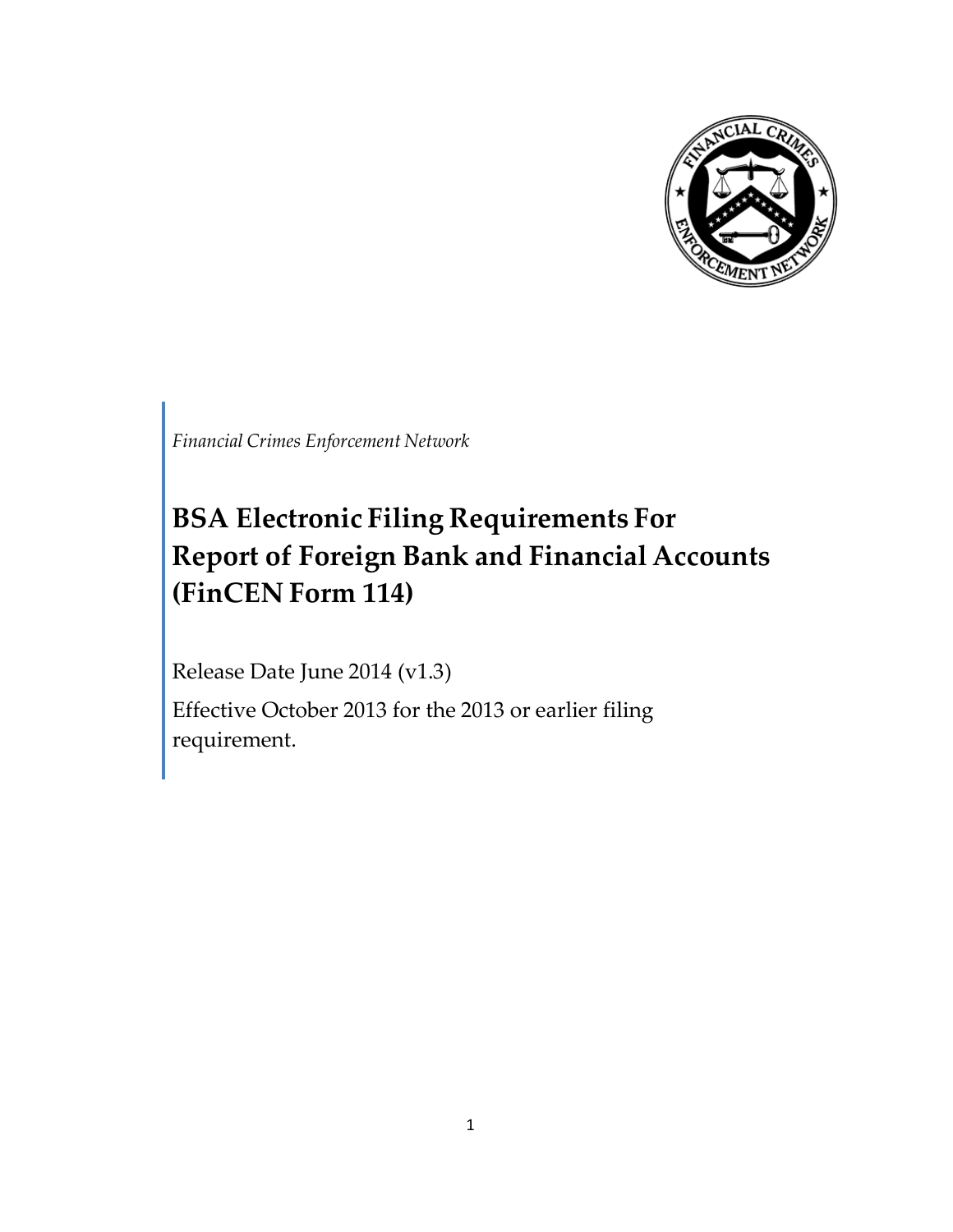# *Revision History*

| Version<br>Number | Date       | Reason for Change                                                                                                                                                                                                                                                                                                                                                                                                                                                                                                                                                                     |
|-------------------|------------|---------------------------------------------------------------------------------------------------------------------------------------------------------------------------------------------------------------------------------------------------------------------------------------------------------------------------------------------------------------------------------------------------------------------------------------------------------------------------------------------------------------------------------------------------------------------------------------|
| 1.0               | 09/30/2013 | <b>Initial Version</b>                                                                                                                                                                                                                                                                                                                                                                                                                                                                                                                                                                |
| 1.1               | 3/14/2014  | <b>Conversion Rate – Incorrect Link:</b>                                                                                                                                                                                                                                                                                                                                                                                                                                                                                                                                              |
|                   |            | Updated Page 9, Second Paragraph starting with Step 2, Second Sentence, previous text:                                                                                                                                                                                                                                                                                                                                                                                                                                                                                                |
|                   |            | Convert foreign currency by using the Treasury's Financial Management Service<br>rate (select Exchange Rates under Reference & Guidance at www.fms.treas.gov)<br>for the last day of the calendar year.                                                                                                                                                                                                                                                                                                                                                                               |
|                   |            | New text:                                                                                                                                                                                                                                                                                                                                                                                                                                                                                                                                                                             |
|                   |            | Convert foreign currency by using the Treasury's Financial Management Service<br>rate (http://www.fms.treas.gov/intn.html) for the last day of the calendar year.                                                                                                                                                                                                                                                                                                                                                                                                                     |
|                   |            | <b>Amendment Instructions Clarification:</b>                                                                                                                                                                                                                                                                                                                                                                                                                                                                                                                                          |
|                   |            | Updated Page 7, Second Paragraph from Bottom of Page, entitled Amended Reports,<br>previous text:                                                                                                                                                                                                                                                                                                                                                                                                                                                                                     |
|                   |            | Amended reports: An amended report must be filed whenever errors are<br>discovered in a previously-filed FBAR. Please refer to the BSA Electronic Filing<br>Requirements Attachment B - Error Correction Instructions for information<br>regarding filing amended FBARs.                                                                                                                                                                                                                                                                                                              |
|                   |            | New Text:                                                                                                                                                                                                                                                                                                                                                                                                                                                                                                                                                                             |
|                   |            | Amended reports: If you filed your FBAR through the BSA E-Filing website and<br>you need to amend your FBAR to correct any information, please fill out a new<br>FBAR completely and check the Amend box in Item 1. You will need to provide<br>your Prior Report BSA Identifier after selecting the Amend box. Your Prior Report<br>BSA Identifier was provided to you either through email or via the BSA E-Filing<br>System's secure messaging feature. If your Prior Report BSA Identifier is not<br>known, please enter 00000000000000 in the Prior Report BSA Identifier field. |
|                   |            | If your FBAR was filed using batch mode, an amended report must be filed<br>whenever errors are discovered in a previously-filed FBAR. Please refer to the BSA<br>Electronic Filing Requirements Attachment B - Error Correction Instructions<br>(http://bsaefiling.fincen.treas.gov/docs/FinCENFBARElectronicFilingRequirements<br>.pdf) for information regarding filing amended FBARs.                                                                                                                                                                                             |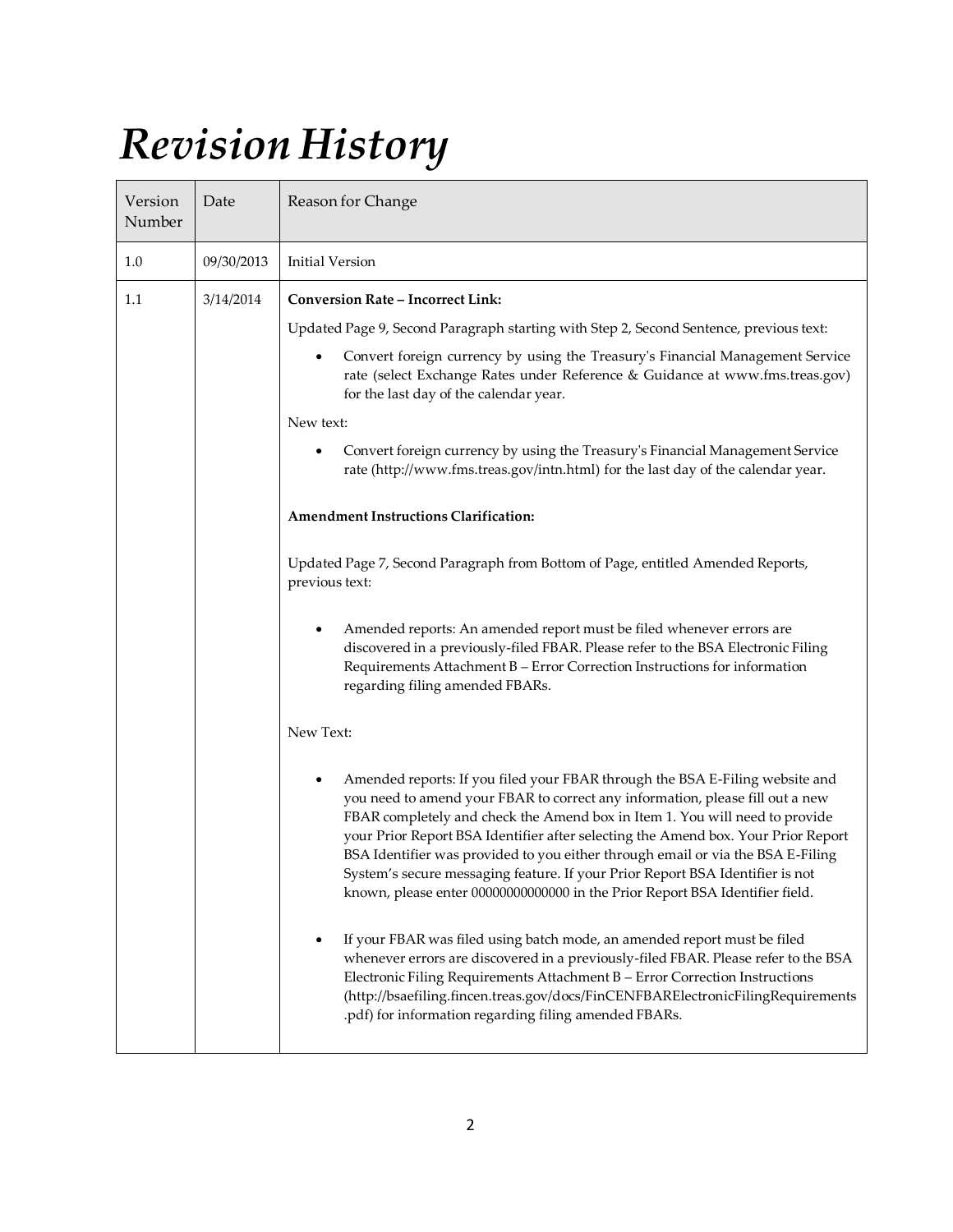| 1.2 | 3/28/2014 | Telephone Numbers - Additional Instruction - Page 9                                                                                                                                                                                                  |
|-----|-----------|------------------------------------------------------------------------------------------------------------------------------------------------------------------------------------------------------------------------------------------------------|
|     |           | Added the following sentence to the end of the description:<br>Telephone numbers that are part of the North American Numbering Plan should not<br>be preceded with a "1".                                                                            |
|     |           | Monetary Amounts - Additional Instruction - Page 10<br>Added the following sentence to the end of the description:                                                                                                                                   |
|     |           | Note: After determining the value of the account, as described below, if the value results in a<br>negative (minus) value, enter zero (0) in Item 15, Maximum Account Value.                                                                         |
|     |           |                                                                                                                                                                                                                                                      |
| 1.3 | 6/11/2014 | Filing requirement for minors clarified on Page 6.                                                                                                                                                                                                   |
|     |           | Added the following additional text:                                                                                                                                                                                                                 |
|     |           | Responsibility for Child's FBAR                                                                                                                                                                                                                      |
|     |           | Generally, a child is responsible for filing his or her own FBAR report. If a child cannot file his<br>or her own FBAR for any reason, such as age, the child's parent, guardian, or other legally<br>responsible person must file it for the child. |
|     |           |                                                                                                                                                                                                                                                      |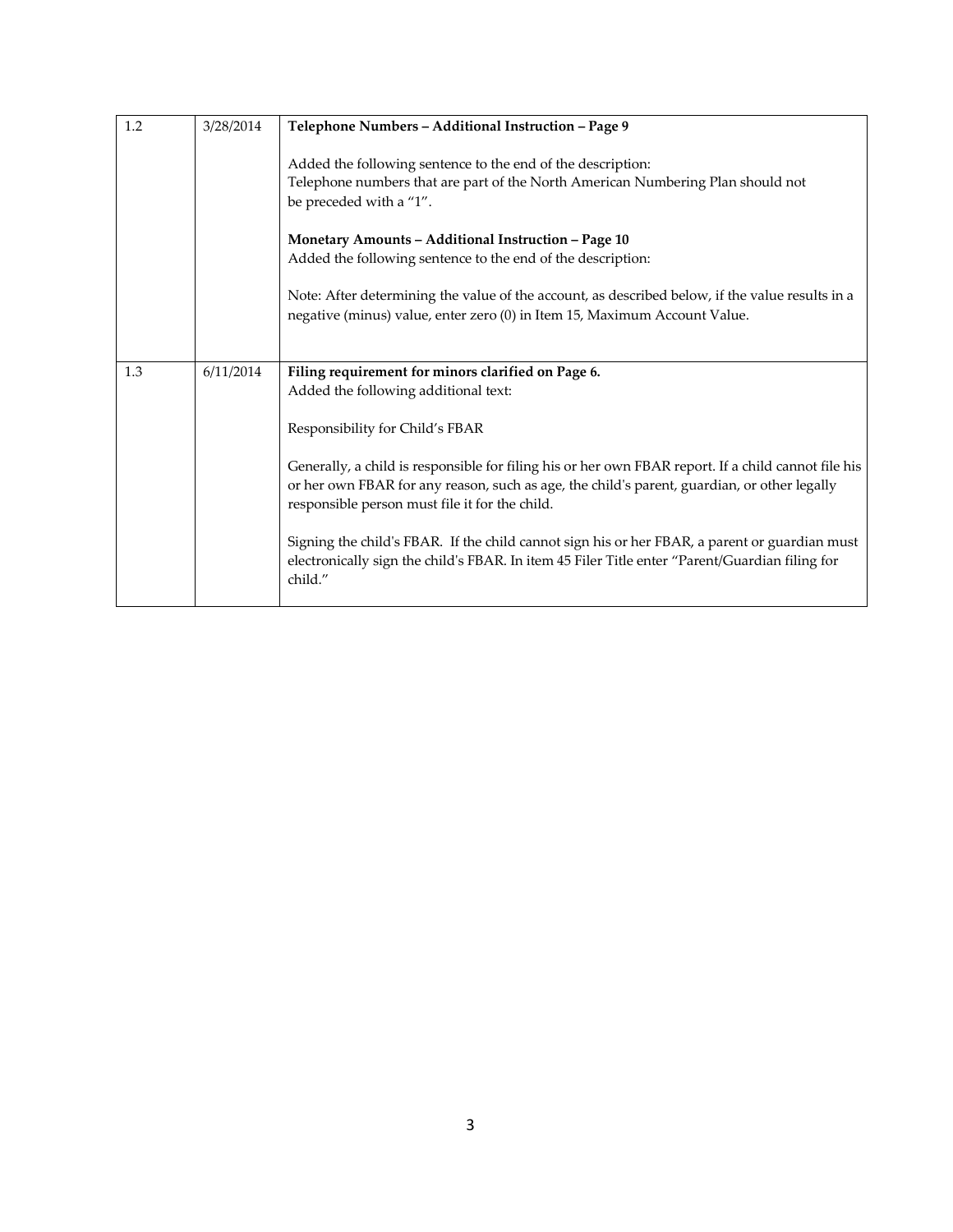# *FBAR - Electronic Filing Instructions*

The following instructions apply only to the electronic filing of the Report of Foreign Bank and Financial Accounts (FBAR), FinCEN Form 114, through the Financial Crimes Enforcement Network's (FinCEN's) BSA E-Filing System. Unless specifically mentioned in the text, these instructions do not apply to any other current or prior Bank Secrecy Act (BSA) reports. Also, the instructions or requirements for any prior or current BSA reports, including paper versions of the FBAR, do not apply to FBARs filed electronically under these filing requirements and instructions.

## **General Instructions**

**Purpose.** FinCEN Form 114, Report of Foreign Bank and Financial Accounts, is used to report a financial interest in or signature authority over a foreign financial account. The FBAR must be received by the Department of the Treasury on or before June 30th of the year immediately following the calendar year being reported. The June 30 filing date may not be extended.

**Who Must File an FBAR.** A United States person that has a financial interest in or signature authority over foreign financial accounts must file an FBAR if the aggregate value of the foreign financial accounts exceeds \$10,000 at any time during the calendar year. See General Definitions, to determine who is a United States person.

#### **General Definitions:**

**Financial Account.** A financial account includes, but is not limited to, a securities, brokerage, savings, demand, checking, deposit, time deposit, or other account maintained with a financial institution (or other person performing the services of a financial institution). A financial account also includes a commodity futures or options account, an insurance policy with a cash value (such as a whole life insurance policy), an annuity policy with a cash value, and shares in a mutual fund or similar pooled fund (i.e., a fund that is available to the general public with a regular net asset value determination and regular redemptions).

**Joint Account.** A financial account type listed above owned jointly by two or more persons.

**Foreign Financial Account.** A foreign financial account is a financial account located outside of the United States. For example, an account maintained with a branch of a United States bank that is physically located outside of the United States is a foreign financial account. An account maintained with a branch of a foreign bank that is physically located in the United States is not a foreign financial account.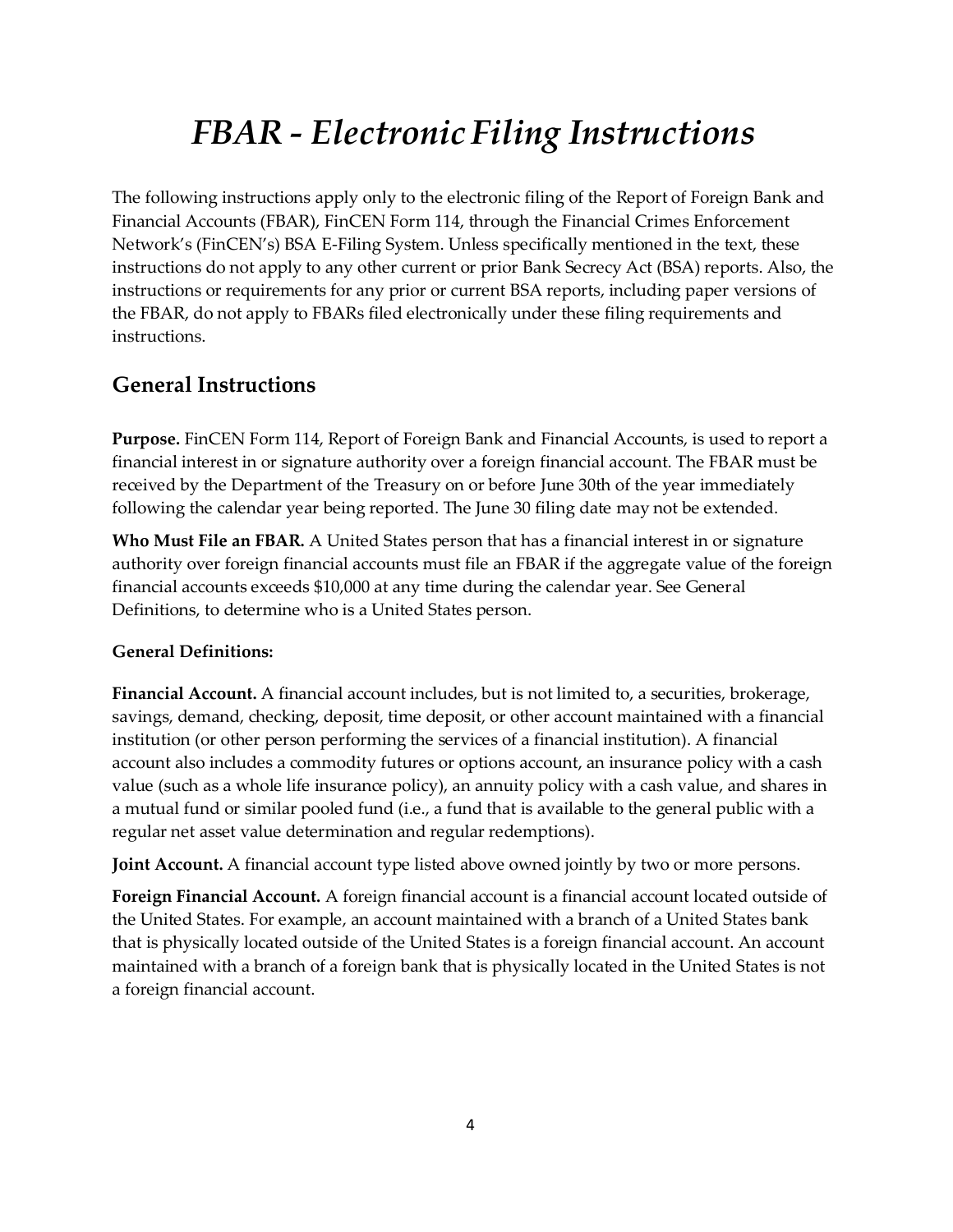**Financial Interest.** A United States person has a financial interest in a foreign financial account for which:

- 1. the United States person is the owner of record or holder of legal title, regardless of whether the account is maintained for the benefit of the United States person or for the benefit of another person; or
- 2. the owner of record or holder of legal title is one of the following:
	- a. An agent, nominee, attorney, or a person acting in some other capacity on behalf of the United States person with respect to the account;
	- b. A corporation in which the United States person owns directly or indirectly: (i) more than 50 percent of the total value of shares of stock or (ii) more than 50 percent of the voting power of all shares of stock;
	- c. A partnership in which the United States person owns directly or indirectly: (i) an interest in more than 50 percent of the partnership's profits (e.g., distributive share of partnership income taking into account any special allocation agreement) or (ii) an interest in more than 50 percent of the partnership capital;
	- d. A trust of which the United States person: (i) is the trust grantor and (ii) has an ownership interest in the trust for United States federal tax purposes. See 26 U.S.C. sections 671-679 to determine if a grantor has an ownership interest in a trust;
	- e. A trust in which the United States person has a greater than 50 percent present beneficial interest in the assets or income of the trust for the calendar year; or
	- f. Any other entity in which the United States person owns directly or indirectly more than 50 percent of the voting power, total value of equity interest or assets, or interest in profits.

**Person.** A person means an individual (including a minor child) and legal entities including, but not limited to, a limited liability company, corporation, partnership, trust, and estate.

**Signature Authority.** Signature authority is the authority of an individual (alone or in conjunction with another individual) to control the disposition of assets held in a foreign financial account by direct communication (whether in writing or otherwise) to the bank or other financial institution that maintains the financial account. See Exceptions, Signature Authority.

**United States.** For FBAR purposes, the United States includes the States, the District of Columbia, all United States territories and possessions (e.g., American Samoa, the Commonwealth of the Northern Mariana Islands, the Commonwealth of Puerto Rico, Guam, and the United States Virgin Islands), and the Indian lands as defined in the Indian Gaming Regulatory Act. References to the laws of the United States include the laws of the United States federal government and the laws of all places listed in this definition.

**United States Person.** United States person means United States citizens (including minor children); United States residents; entities, including but not limited to, corporations, partnerships, or limited liability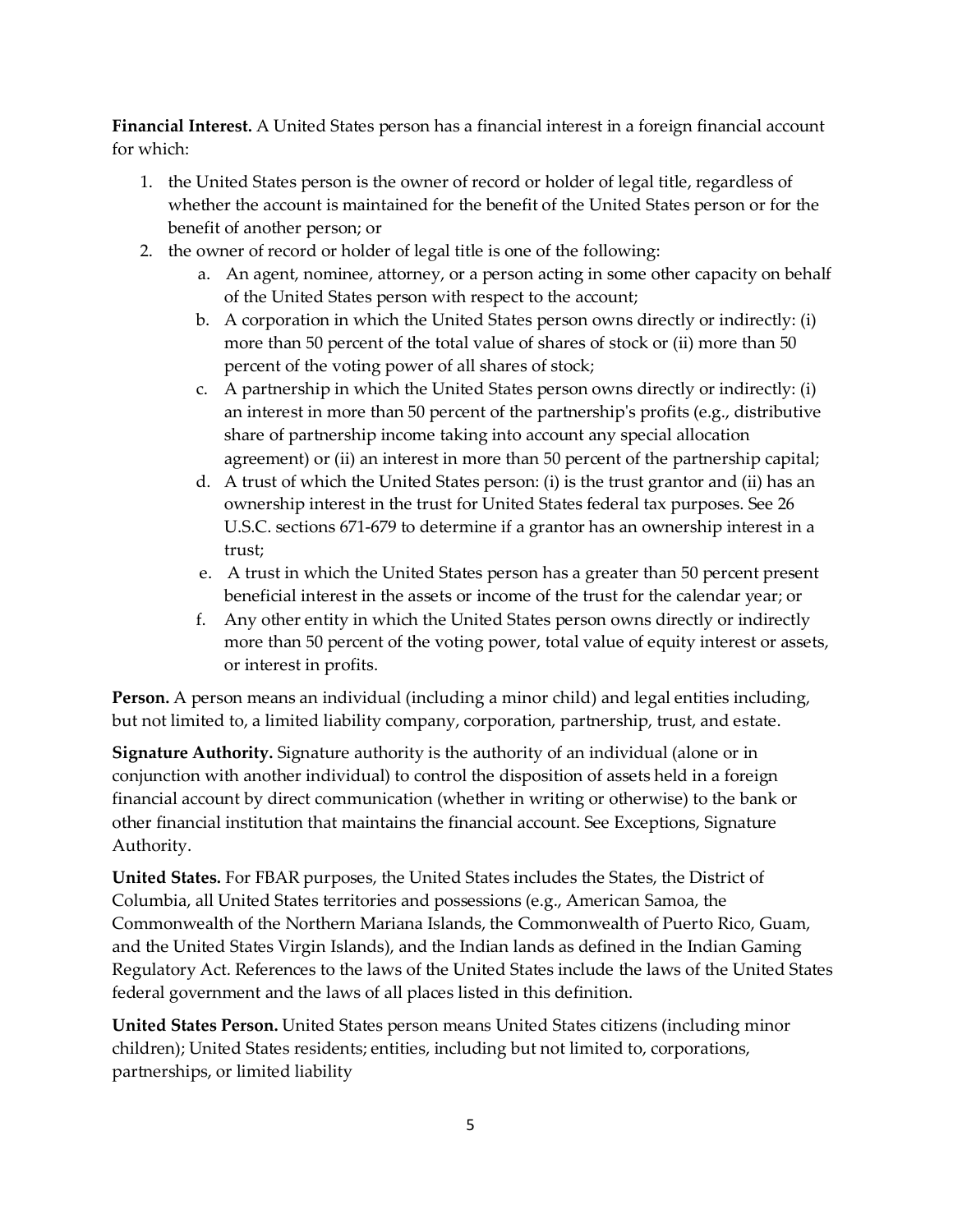companies created or organized in the United States or under the laws of the United States; and trusts or estates formed under the laws of the United States.

**Note.** The federal tax treatment of an entity does not determine whether the entity has an FBAR filing requirement. For example, an entity that is disregarded for purposes of Title 26 of the United States Code must file an FBAR, if otherwise required to do so. Similarly, a trust for which the trust income, deductions, or credits are taken into account by another person for purposes of Title 26 of the United States Code must file an FBAR, if otherwise required to do so.

#### **Responsibility for Child's FBAR**

Generally, a child is responsible for filing his or her own FBAR report. **If a child cannot file his or her own FBAR for any reason, such as age, the child's parent, guardian, or other legally responsible person must file it for the child.**

**Signing the child's FBAR.** If the child cannot sign his or her FBAR, a parent or guardian must electronically sign the child's FBAR. In item 45 Filer Title enter "Parent/Guardian filing for child."

**United States Resident.** A United States resident is an alien residing in the United States. To determine if the filer is a resident of the United States apply the residency tests in 26 U.S.C. section 7701(b). When applying the residency tests, use the definition of United States in these instructions.

#### **Exceptions:**

Certain Accounts Jointly Owned by Spouses. The spouse of an individual who files an FBAR is not required to file a separate FBAR if the following conditions are met: **(1)** all the financial accounts that the non-filing spouse is required to report are jointly owned with the filing spouse; **2)** the filing spouse reports the jointly owned accounts on a timely filed FBAR electronically signed; and **(3)** the filers have completed and signed Form 114a, "Record of Authorization to Electronically File FBAR's" (maintained with the filers' records). Otherwise, both spouses are required to file separate FBARs, and each spouse must report the entire value of the jointly owned accounts. See instructions for specific items, Part III, Items 25-33.

**Consolidated FBAR.** If a United States person that is an entity is named in a consolidated FBAR filed by a greater than 50 percent owner, such entity is not required to file a separate FBAR. See Explanations for Specific Items, Part V.

**Correspondent/Nostro Account.** Correspondent or nostro accounts (which are maintained by banks and used solely for bank-to-bank settlements) are not required to be reported.

**Governmental Entity.** A foreign financial account of any governmental entity of the United States (as defined above) is not required to be reported by any person. For purposes of this form, governmental entity includes a college or university that is an agency of, an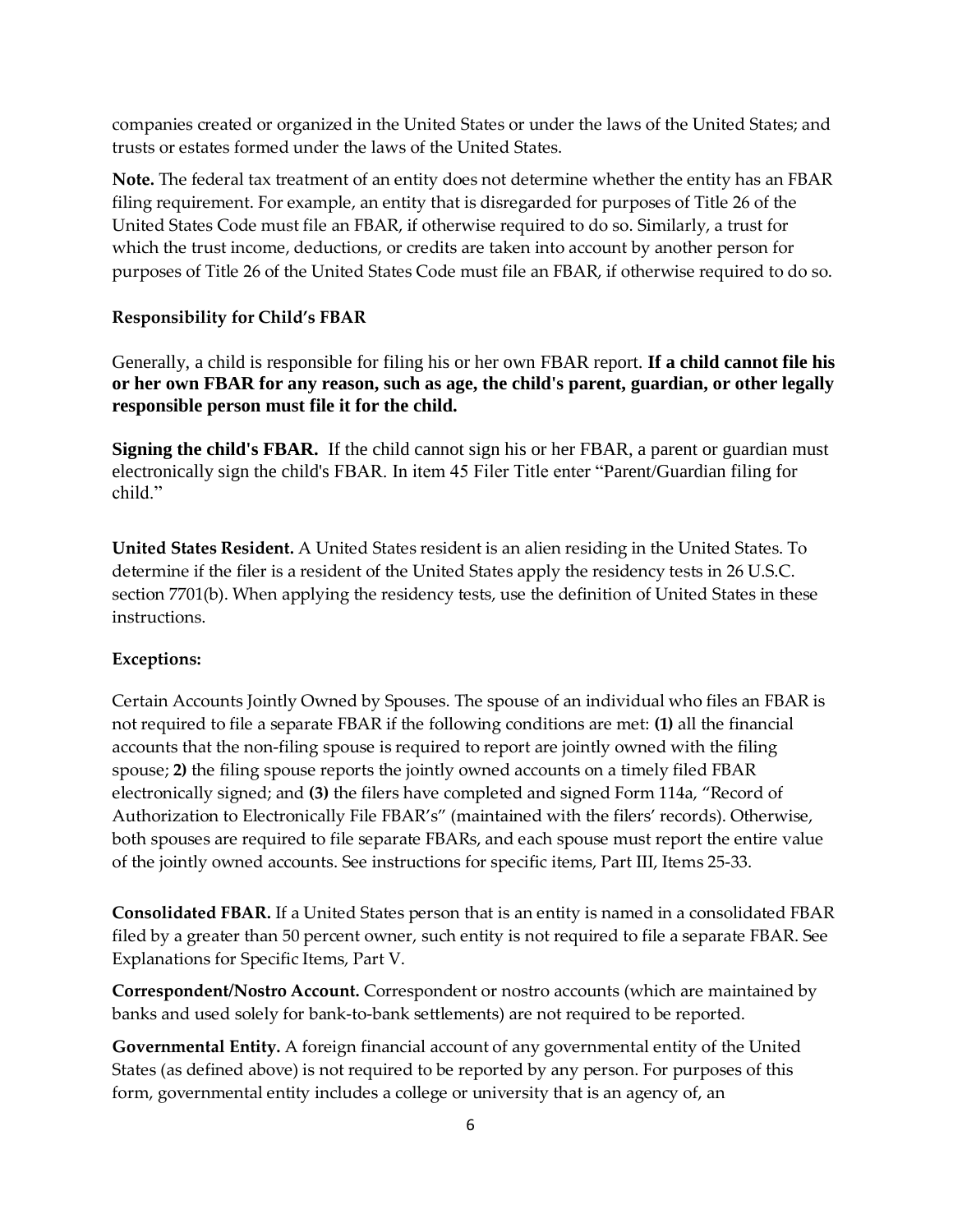instrumentality of, owned by, or operated by a governmental entity. For purposes of this form, governmental entity also includes an employee retirement or welfare benefit plan of a governmental entity.

**International Financial Institution.** A foreign financial account of any international financial institution (if the United States government is a member) is not required to be reported by any person.

**IRA Owners and Beneficiaries.** An owner or beneficiary of an IRA is not required to report a foreign financial account held in the IRA.

**Participants in and Beneficiaries of Tax-Qualified Retirement Plans.** A participant in or beneficiary of a retirement plan described in Internal Revenue Code section 401(a), 403(a), or 403(b) is not required to report a foreign financial account held by or on behalf of the retirement plan.

**Signature Authority.** Individuals who have signature authority over, but no financial interest in, a foreign financial account are not required to report the account in the following situations:

- 1. An officer or employee of a bank that is examined by the Office of the Comptroller of the Currency, the Board of Governors of the Federal Reserve System, the Federal Deposit Insurance Corporation, the Office of Thrift Supervision, or the National Credit Union Administration is not required to report signature authority over a foreign financial account owned or maintained by the bank.
- 2. An officer or employee of a financial institution that is registered with and examined by the Securities and Exchange Commission or Commodity Futures Trading Commission is not required to report signature authority over a foreign financial account owned or maintained by the financial institution.
- 3. An officer or employee of an Authorized Service Provider is not required to report signature authority over a foreign financial account that is owned or maintained by an investment company that is registered with the Securities and Exchange Commission. Authorized Service Provider means an entity that is registered with and examined by the Securities and Exchange Commission and provides services to an investment company registered under the Investment Company Act of 1940.
- 4. An officer or employee of an entity that has a class of equity securities listed (or American depository receipts listed) on any United States national securities exchange is not required to report signature authority over a foreign financial account of such entity.
- 5. An officer or employee of a United States subsidiary is not required to report signature authority over a foreign financial account of the subsidiary if its United States parent has a class of equity securities listed on any United States national securities exchange and the subsidiary is included in a consolidated FBAR report of the United States parent.
- 6. An officer or employee of an entity that has a class of equity securities registered (or American depository receipts in respect of equity securities registered) under section 12(g) of the Securities Exchange Act is not required to report signature authority over a foreign financial account of such entity.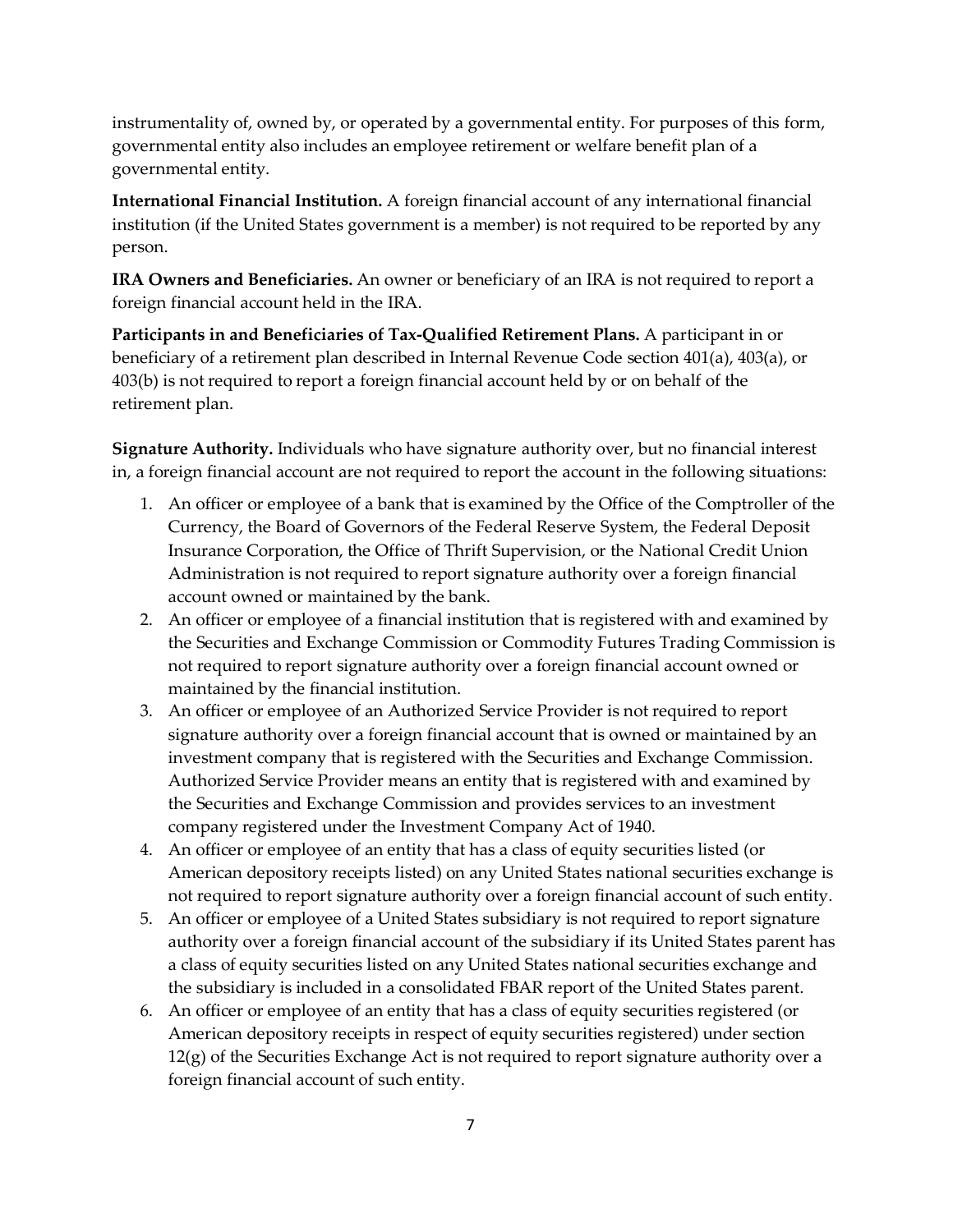**Trust Beneficiaries.** A trust beneficiary with a financial interest described in section (2)(e) of the financial interest definition is not required to report the trust's foreign financial accounts on an FBAR if the trust, trustee of the trust, or agent of the trust: **(1)** is a United States person and **(2)**  files an FBAR disclosing the trust's foreign financial accounts.

**United States Military Banking Facility.** A financial account maintained with a financial institution located on a United States military installation is not required to be reported, even if that military installation is outside of the United States.

#### **Filing Information:**

**When and Where to File.** The FBAR is an annual report and must be filed on or before June 30th of the year following the calendar year being reported. The FBAR must be filed electronically through FinCEN's BSA E-Filing System. The application to file electronically is available at [http://bsaefiling.fincen.treas.gov/](http://bsaefiling.fincen.treas.gov/main.html). For help in applying, contact the E-Filing Help Desk by calling 1-866-346-9478 (option 1) or via E-mail sent to **BSAEFilingHelp@fincen.gov**.

**No Extension of Time to File.** There is no extension of time available for filing an FBAR. Extensions of time to file federal tax returns do NOT extend the time for filing an FBAR.

**Record Keeping Requirements.** Persons required to file an FBAR must retain records that contain the name in which each account is maintained, the number or other designation of the account, the name and address of the foreign financial institution that maintains the account, the type of account, and the maximum account value of each account during the reporting period. The records must be retained for a period of 5 years from June 30th of the year following the calendar year reported and must be available for inspection as provided by law. Retaining a copy of the filed FBAR can help to satisfy the record keeping requirements.

An officer or employee who files an FBAR to report signature authority over an employer's foreign financial account is not required to personally retain records regarding these accounts.

**Recording information:** Complete each FBAR by providing as much information as possible. Although all items should be completed fully and accurately, items marked with an asterisk (\*) in the instructions must be completed.

NOTE: Throughout these instructions the phrase "check box" and similar wording is used to denote checking an appropriate box in certain data items on the electronic discrete FBAR. This is deemed equivalent to instructions in the Electronic Filing Requirements to enter appropriate codes in the same data items in transmission files. For example, the requirement to check a box in Item 2 "Type of Filer" in the discrete FBAR is the equivalent of entering one of the codes A through E in "Type of Filer" in the Electronic Filing Requirements Filer Information (2A) Record.

**Amended reports**: If you filed your FBAR through the BSA E-Filing website and you need to amend your FBAR to correct any information, please fill out a new FBAR completely and check the Amend box in Item 1. You will need to provide your Prior Report BSA Identifier after selecting the Amend box. Your Prior Report BSA Identifier was provided to you either through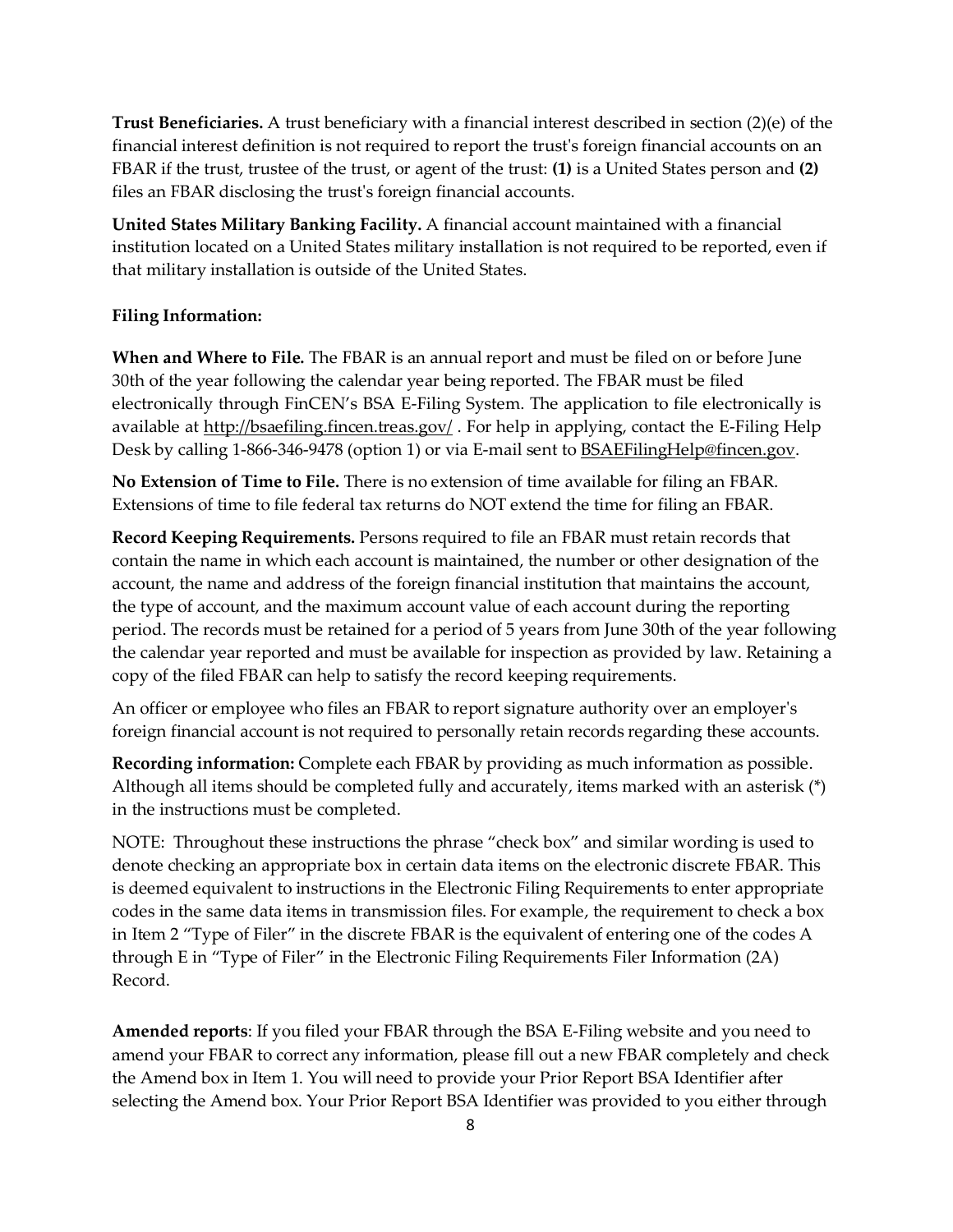email or via the BSA E-Filing System's secure messaging feature. If your Prior Report BSA Identifier is not known, please enter 00000000000000 in the Prior Report BSA Identifier field. If your FBAR was filed using batch mode, an amended report must be filed whenever errors are discovered in a previously-filed FBAR. Please refer to the BSA Electronic Filing Requirements Attachment B – Error Correction Instructions

[\(http://bsaefiling.fincen.treas.gov/docs/FinCENFBARElectronicFilingRequirements.pdf\)](http://bsaefiling.fincen.treas.gov/docs/FinCENFBARElectronicFilingRequirements.pdf) for information regarding filing amended FBARs.

**Addresses:** For addresses in the U.S., Canada, or Mexico enter the permanent street address, city, two or three letter state/territory/province abbreviation or code, ZIP Code or foreign postal code, and two letter country code. Provide the apartment number or suite number, if known, following the street address. A non-location address such as a post office box or rural route number should be used only if no other street address information is available. ZIP Codes must be five or nine digits. Nine-digit ZIP Codes cannot end with four zeroes or four nines. ZIP Codes and foreign postal codes must be entered without formatting or special characters such as spaces or hyphens. For example, the ZIP Code 12354-6120 would be entered as 123546120. The foreign postal code HKW 702 would be entered HKW702. For other foreign addresses enter the street address, city, postal code, and two letter country code or address equivalents. Leave the state item blank. If a foreign address contains address information that does not conform to the FBAR address format, record equivalent address information in the FBAR address items (except state). Enter as much of any non-conforming data as will fit in the 100-character street address field. Complete any address item that is known, even if some address items cannot be completed because of incompatible formats (e.g. state codes). No abbreviations are permitted in city names, which must be completely spelled out. A U.S. city name should match the city name used by the U.S. Postal Service for the associated state and ZIP Code. For U.S. address use only the authorized U.S. Postal Service state, territory, or military address abbreviations found at **https:[//www.usps.com/ship/official-abbreviations.htm](http://www.usps.com/ship/official-abbreviations.htm)**. For Canadian provinces and territories use the Canada Post Corporation codes found at

**<http://www.canadapost.ca/tools/pg/manual/PGaddress-e.asp#1380608>**. For Mexican states and territories use the ISO 3166-2 three-letter codes found at

**[http://www.commondatahub.com/live/geography/state\\_province\\_region/iso\\_3166\\_2\\_state\\_co](http://www.commondatahub.com/live/geography/state_province_region/iso_3166_2_state_co) des**. For all countries use the ISO 3166-1 two-letter country codes found at

**[http://www.iso.org/iso/country\\_names\\_and\\_code\\_elements](http://www.iso.org/iso/country_names_and_code_elements)**. Additional information about ISO 3166 codes can be found on the BSA E-Filing Program website. Note: The ISO 3166-1 country list includes entries for all U.S. territories. Do not use these U.S. territory entries, which match the U.S. Postal Service abbreviations required in state fields, in any country field.

**Telephone numbers:** Record all telephone numbers as a single number string without formatting or special characters such as parentheses, spaces, or hyphens. For example, a number in the format (NNN) NNN-NNNN would be recorded as NNNNNNNNNN. Telephone numbers that are part of the North American Numbering Plan used by the U.S., Canada, many Caribbean countries, and present/former U.S. Pacific island protectorates must consist of an area code and seven-digit telephone number. Telephone numbers that are part of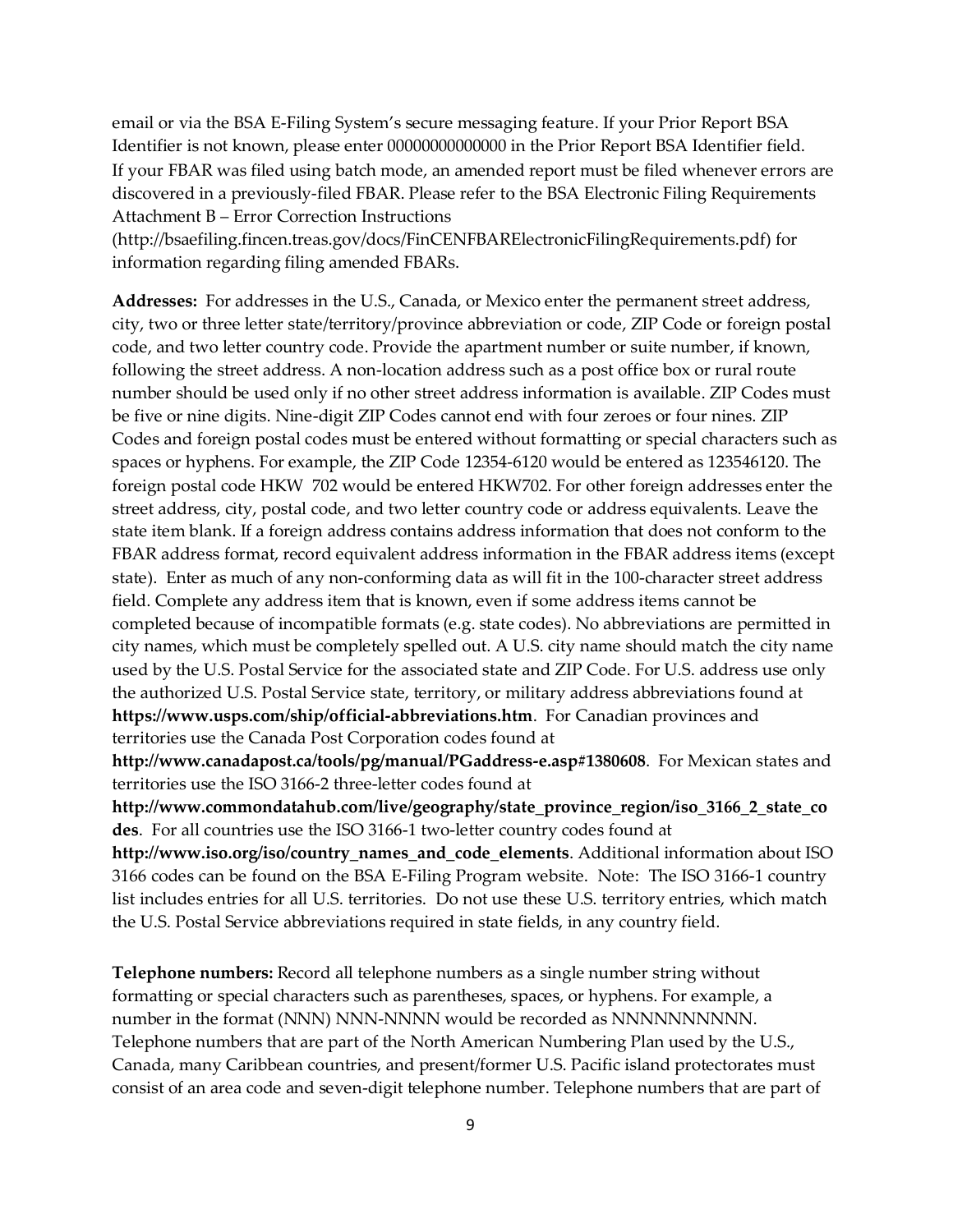the North American Numbering Plan should not be preceded with a "1."

**Identifying numbers:** Enter all identifying numbers as a single text string without formatting or special characters such as hyphens or periods. An identifying number in the format NNN-NN- NNNN would be entered as NNNNNNNNN. Such numbers may include letter and number characters. Common identifying numbers include account numbers, alien registration numbers, Employer Identification Numbers (EIN), passport numbers, Social Security Numbers (SSN), and foreign TIN's.

**Monetary amounts:** When recording the maximum value of accounts, record all amounts as U.S. Dollar amounts rounded up to the next whole dollar. The amount \$15,265.25 would be recorded as \$15,266. The maximum value of the account can be determined using the following steps.

NOTE: After determining the value of the account, as described below, if the value results in a negative (minus) value, enter zero (0) in item 15, "Maximum account value."

Step 1. Determine the maximum value of each account (in the currency of that account) during the calendar year being reported. The maximum value of an account is a reasonable approximation of the greatest value of currency or nonmonetary assets in the account during the calendar year. Periodic account statements may be relied on to determine the maximum value of the account, provided that the statements fairly reflect the maximum account value during the calendar year. For Item 15, if the filer had a financial interest in more than one account, each account must be valued separately. For an account denominated in U.S. Dollars, the maximum value of the account is the largest U.S. Dollar value of the account during the report year.

Step 2. In the case of non-United States currency, convert the maximum account value for each account into United States dollars. Convert foreign currency by using the Treasury's Financial Management Service rate (select Exchange Rates under Reference & Guidance at **www.fms.treas.gov**) for the last day of the calendar year. If no Treasury Financial Management Service rate is available, use another verifiable exchange rate and provide the source of that rate. In valuing currency of a country that uses multiple exchange rates, use the rate that would apply if the currency in the account were converted into United States dollars on the last day of the calendar year.

If the maximum account value of a single account or aggregate of the maximum account values of multiple accounts exceeds \$10,000, an FBAR must be filed. An FBAR is not required to be filed if the person did not have \$10,000 of maximum value or aggregate maximum value in foreign financial accounts at any time during the calendar year.

For United States persons with a financial interest in or signature authority over fewer than 25 accounts that are unable to determine if the aggregate maximum account values of the accounts exceeded \$10,000 at any time during the calendar year, complete the appropriate Part II, III, IV, or V section for each of these accounts and check the "amount unknown" box, item 15a.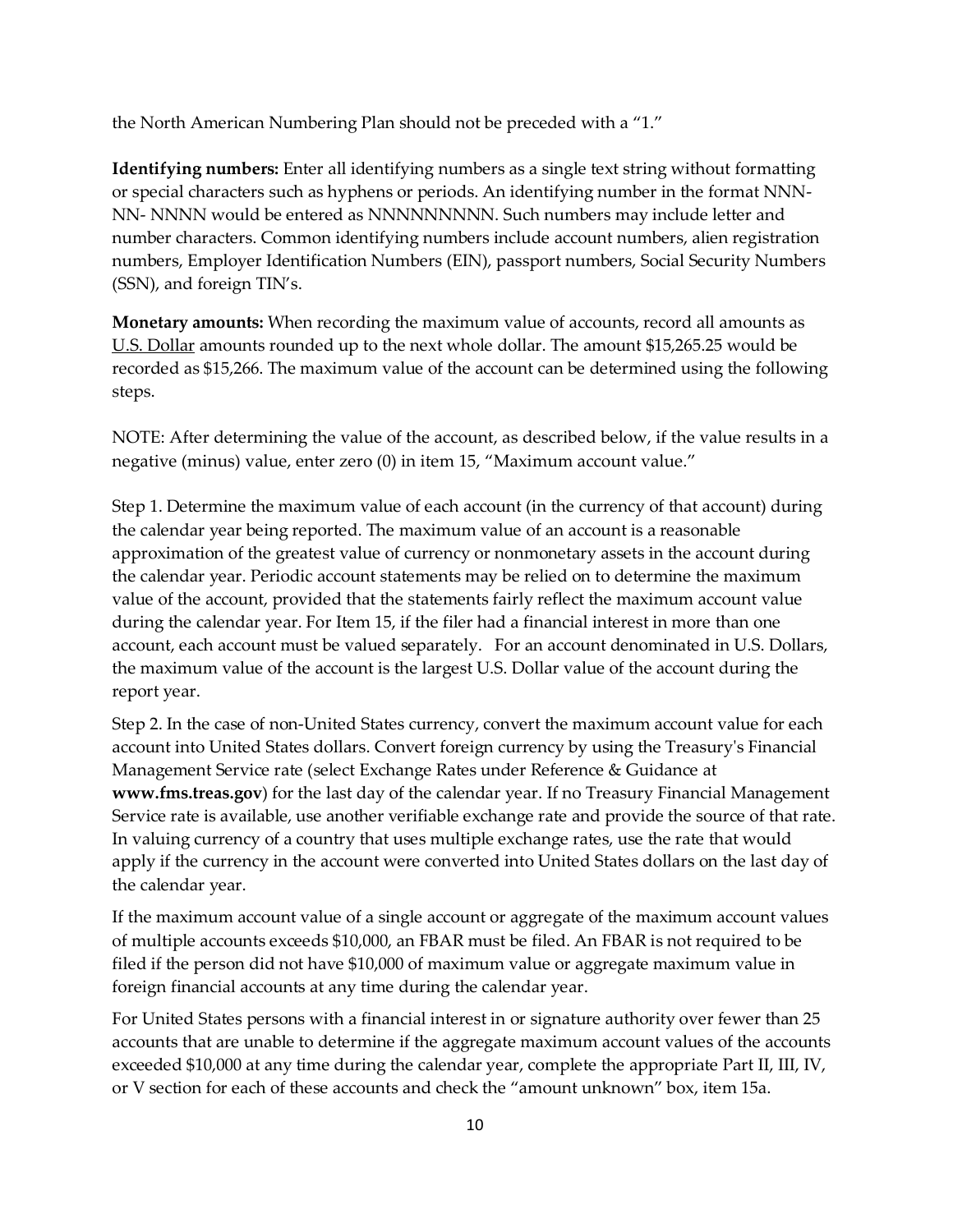**Prohibited Entries:** The following entries and their variations are prohibited in text fields.

- a. AKA
- b. COMPUTER GENERATED
- c. DBA
- d. NONE
- e. NOT APPLICABLE
- f. OTHER
- g. SAME
- h. SAME AS ABOVE
- i. SEE ABOVE
- j. SIGNATURE CARD
- k. UNKNOWN
- l. VARIOUS
- m. XX

**Name Editing Instructions:** Because many names do not consist of a single first name, middle name, and last name, care must be taken to ensure these names are entered properly in the FBAR. This is especially important when there are separate fields for the last name, first name, and middle name. Some names have multiple surnames (family names) or given names. Others may not be written in [first name] [middle name] [last name] order. Multiple surnames must be entered in the last name field. For example, Spanish names may be written in the order of given name, father's last name, and mother's last name, e.g., "Juan Vega Santiago." Thus the surname "VEGA SANTIAGO" would be entered in the last name field with"JUAN" entered in the first name field. Some Spanish surnames consist of three names (e.g., father's last name, mother's last name, and husband's first last name). In that case all three would be entered in a last name field. In some cultures names consist of multiple first names and a single family name, not necessarily in (first name) (last name) order. For example, the Korean name "Kim, Chun Nam" consists of the family name "Kim" and the first name "Chun Nam" separated by a comma and space. There is no middle name. In this case "KIM" would be entered in the last name field and "CHUN NAM" would be entered in the first name field. Nothing is entered in the middle name field. When an individual name is entered in a single name field it should be entered in [first name] [middle name] [last name] order regardless of any foreign naming conventions. Thus, "Kim, Chun Nam" would be entered as "CHUN NAM KIM" in a single field.

**Filing by Third Party Preparer:** An FBARs may be completed and filed on behalf of the filer and/or owner of the foreign account(s) by a third party preparer. The filer or owner who is using a third party preparer should complete and maintain a record of **FinCEN Form 114a**, FinCEN BSA E-Filing Signature Authorization Record, to authorize the third party filing. Do not file or send the completed Form 114a to FinCEN. Form 114a must be maintained by the filer or owner and made available to FinCEN or IRS on request. The third party preparer will complete FBAR Parts I through V and the Signature section using the following Item Instructions.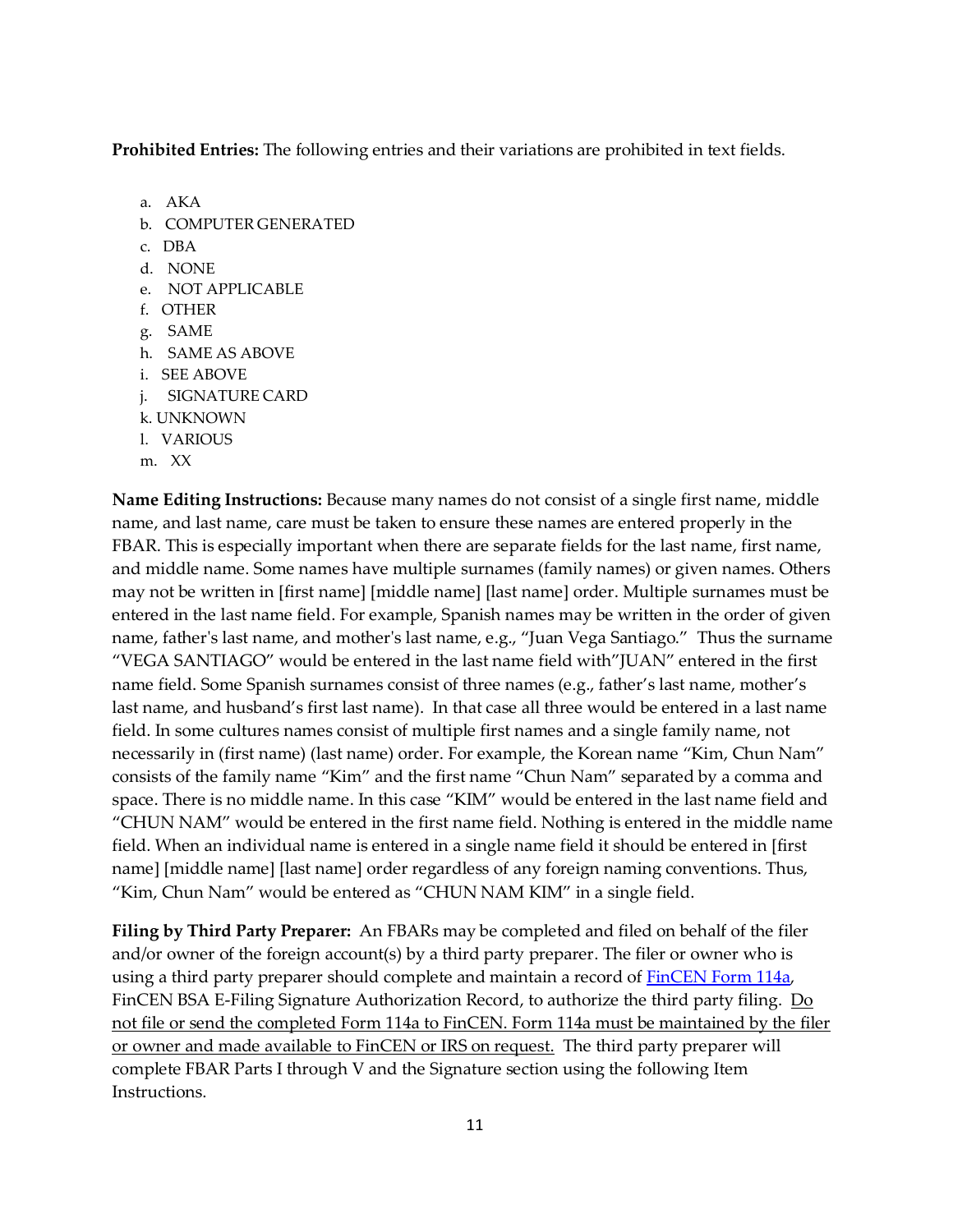NOTE: Spouses filing a joint FBAR also may use the form 114a to approve/designate which spouse will sign the report. [\(http://www.fincen.gov/forms/files/FBARE-](https://www.fincen.gov/forms/files/FBARE-FileAuth114aRecordSP.pdf)[FileAuth114aRecordSP.pdf\)](https://www.fincen.gov/forms/files/FBARE-FileAuth114aRecordSP.pdf)

# **Item Instructions:**

Filers must use the BSA E-Filing website [\(http://bsaefiling.fincen.treas.gov/\)](http://bsaefiling.fincen.treas.gov/main.html) to file an FBAR. Individuals do not have to register to file an FBAR. Institutions are required to register for a UserID and password prior to submitting an FBAR. For more information on this requirement, reference the FAQs posted at

[http://bsaefiling.fincen.treas.gov/docs/FBAR\\_EFILING\\_FAQ.pdf.](http://bsaefiling.fincen.treas.gov/docs/FBAR_EFILING_FAQ.pdf) Once a new FBAR is opened via the BSA E-Filing System a header/cover page will display the FBAR version number, OMB control number, and several other items of information.

- 1. Filing Name: The filer will enter a unique name for the report being filed. Filers will use this name to track the status of the report in the BSA E-Filing system. Select a name such as "John's 2013 FBAR" or "entity name 2013 FBAR" etc. This is a filer determined name.
- 2. Select the appropriate check box for submission type; New report or Amendment
- 3. If an authorized third party is filing this report, check the box provided and complete the third party section on the first page of the report.
- 4. If this report is being late filed (*i.e.,* filed after June 30 of the year following the reporting year) make selection from the drop-down list to indicate the reason. If one of the provided selections does not explain the reason, select "other" and provide a written explanation in the text box provided.

NOTE: If you are filing this report late because an earlier FinCEN filing waiver applied to you, check box "z" other and identify the waiver by number (*e.g.,* FinCEN notice 2011-1 etc.) in the text field provided.

## **Scroll down to or select page one of the report (page following the header/cover page)**

1. \*Calendar year – This report is for calendar year ended 12/31 *(Check if)* Amended

**Item 1.** Enter the calendar year being reported as a numeric 4-position entry in the format: YYYY, e.g. 2012. If the FBAR amends a prior report, select "Amendment" from the Submission Type drop-down menu on the FBAR Header page. You will need to provide your Prior Report BSA Identifier after selecting the Amend box. Your Prior Report BSA Identifier was provided to you either through email or via the BSA E-Filing System's secure messaging feature. If your Prior Report BSA Identifier is not known, please enter 00000000000000 in the Prior Report BSA Identifier field.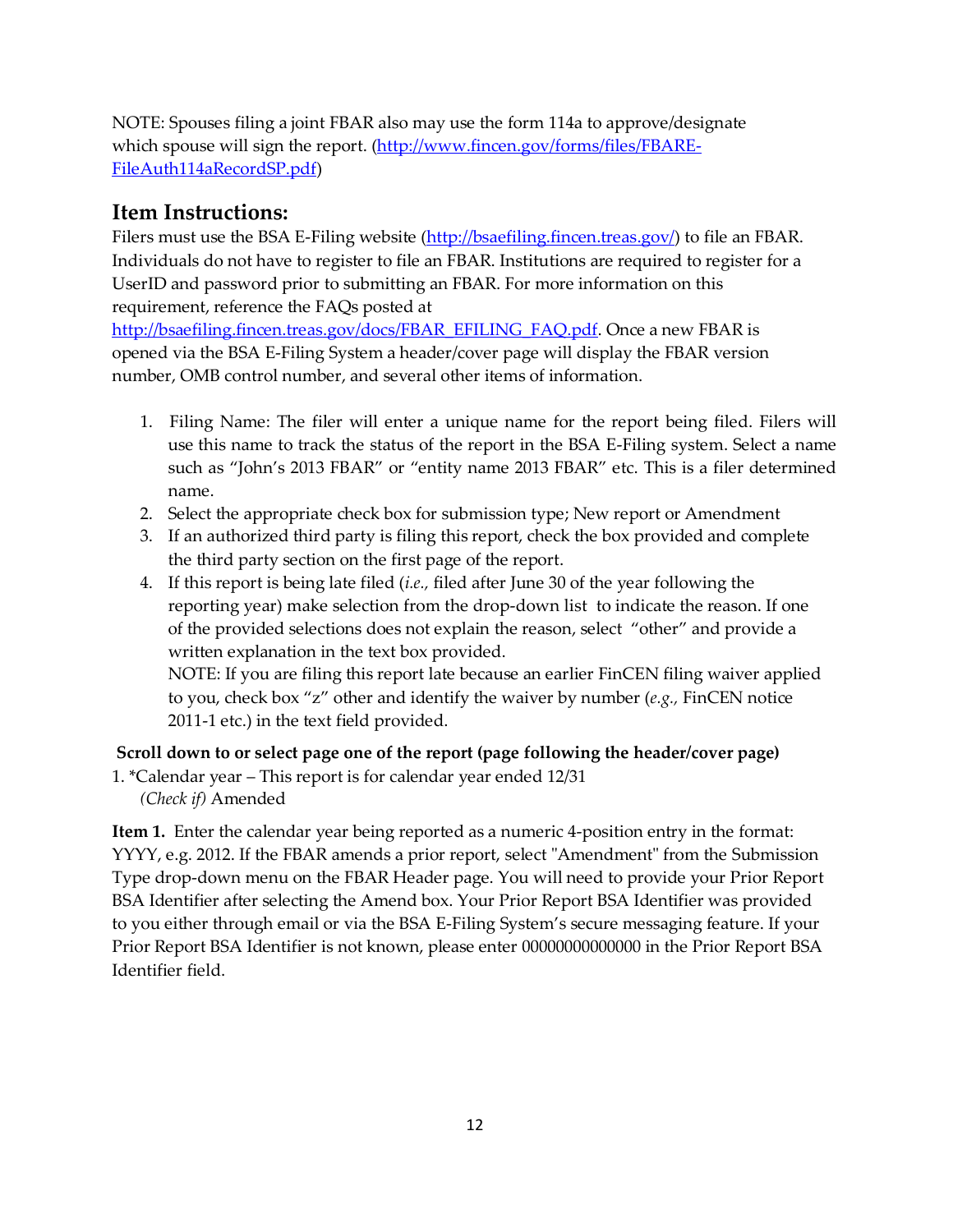#### **Part I — Filer information**

#### 2. \*Type of filer

- a. *(Check if)* Individual
- b. *(Check if)* Partnership
- c. *(Check if)* Corporation
- d. (*Check if*) Consolidation
- e. *(Check if)* Fiduciary or other *(\* and specify type in space provided)*

**Item 2.** Check the box that describes the filer. Individuals, including those reporting only signature authority, should check box "a". If filing a consolidated FBAR, check box "d". To determine if a consolidated FBAR can be filed, see the instructions for Part V. A corporation which owns directly or indirectly more than a 50 percent interest in one or more other entities required to file this report will be permitted to file a consolidated report. If the type of filer is not covered by options "a" through "d," check box "e" and record the type of filer in the associated text field. Consolidated reports should be signed by an authorized official of the parent entity. Persons that should check box "e" include, but are not limited to, trusts, estates, limited liability companies, and tax-exempt entities (even if the entity is organized as a corporation). A disregarded entity must check box "e" and enter the type of entity followed by "(D.E.)". For example, a limited liability company that is disregarded for United States federal tax purposes would enter "limited liability company (D.E.)".

3. \*U.S. Taxpayer Identification Number

If filer has no U.S. Identification Number complete Item 4.

**Item 3.** Provide the filer's U.S. Taxpayer Identification Number (TIN). Generally, this is the filer's Social Security Number (SSN), Individual Taxpayer Identification Number (ITIN), or Employer Identification Number (EIN). If the filer does NOT have a U.S. TIN, complete Item 4.

3a TIN type. Select the appropriate entry to indicate the type of number entered in item 3.

4. Foreign identification *(\*Complete only if item 3 is not applicable)*

- a. *Select* Passport or *Foreign TIN or* Other *If Other is selected enter a description*
- b. *Number*
- c. Country of issue (Two letter designation from the dropdown Country code lists)

**Item 4.** Complete Item 4 only if the filer does NOT have a United States Taxpayer Identification Number. Item 4 requires the filer to provide information from an official foreign government document to verify the filer's nationality or residence. Check the appropriate type of document, either Passport, Foreign TIN, or Other. If "Other" is checked provide the type of document in the associated text field. Enter the document number followed by the country of issuance.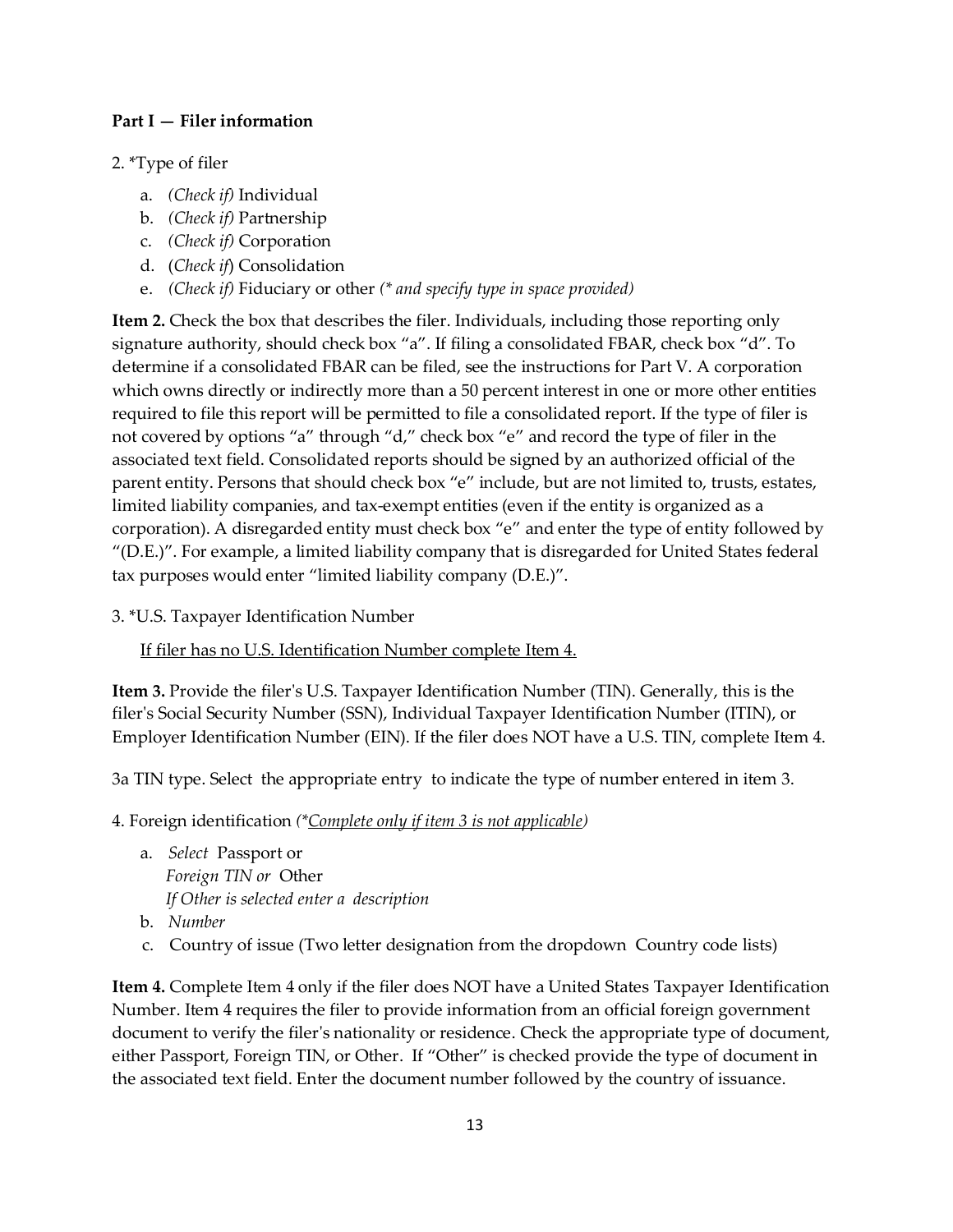#### 5. Individual's date of birth

**Item 5.** Enter the filer's date of birth in the format MM/DD/YYYY where MM is the month, DD is the day, and YYYY is the year. Zero (0) should precede any single digit number. For example, if the filer's date of birth is June 1, 1948, enter 06/01/1948 in Item 5.

#### 6-8. Filer name

6. Last name or organization name 7. First name 8. Middle initial 8a. Suffix

**Items 6-8a**. Enter the name of the filer. If the filer is an organization, enter the name in Item 6 and leave Items 7, 8 and 8a blank. If the filer is an individual, enter the filer's last name in Item 6, first name in Item 7, middle initial in Item 8, and any name suffix in 8a. If there is no middle initial, leave Item 8 blank. If there is no name suffix leave Item 8a blank. See the Name Editing Instructions in the General Instructions section above for additional information on entering names in fields.

9-13. Filer address

- 9. Mailing address (number, street, and apt. or suite no.)
- 10. City
- 11. State
- 12. ZIP/Postal Code
- 13. Country

**Items 9-13.** Enter the filer's address. An individual residing in the United States must enter the street address of the individual's United States residence not a post office box. An individual residing outside the United States must enter the individual's United States mailing address. If the individual does not have a United States mailing address, the individual must enter a foreign residence address. An entity must enter its United States mailing address. If the entity does not have a United States mailing address, the entity must enter its foreign mailing address. See the Address instructions in the General Instruction section above for additional information on entering address data in fields.

14. a) Does the filer have a financial interest in 25 or more financial accounts?

*(Check if)* Yes (\**Enter total number of accounts in space provided)* Do not complete Part II or Part III, but maintain records of the information.

*(Check if)* No

b) Does the filer have signature authority over but no financial interest in 25 or more financial accounts?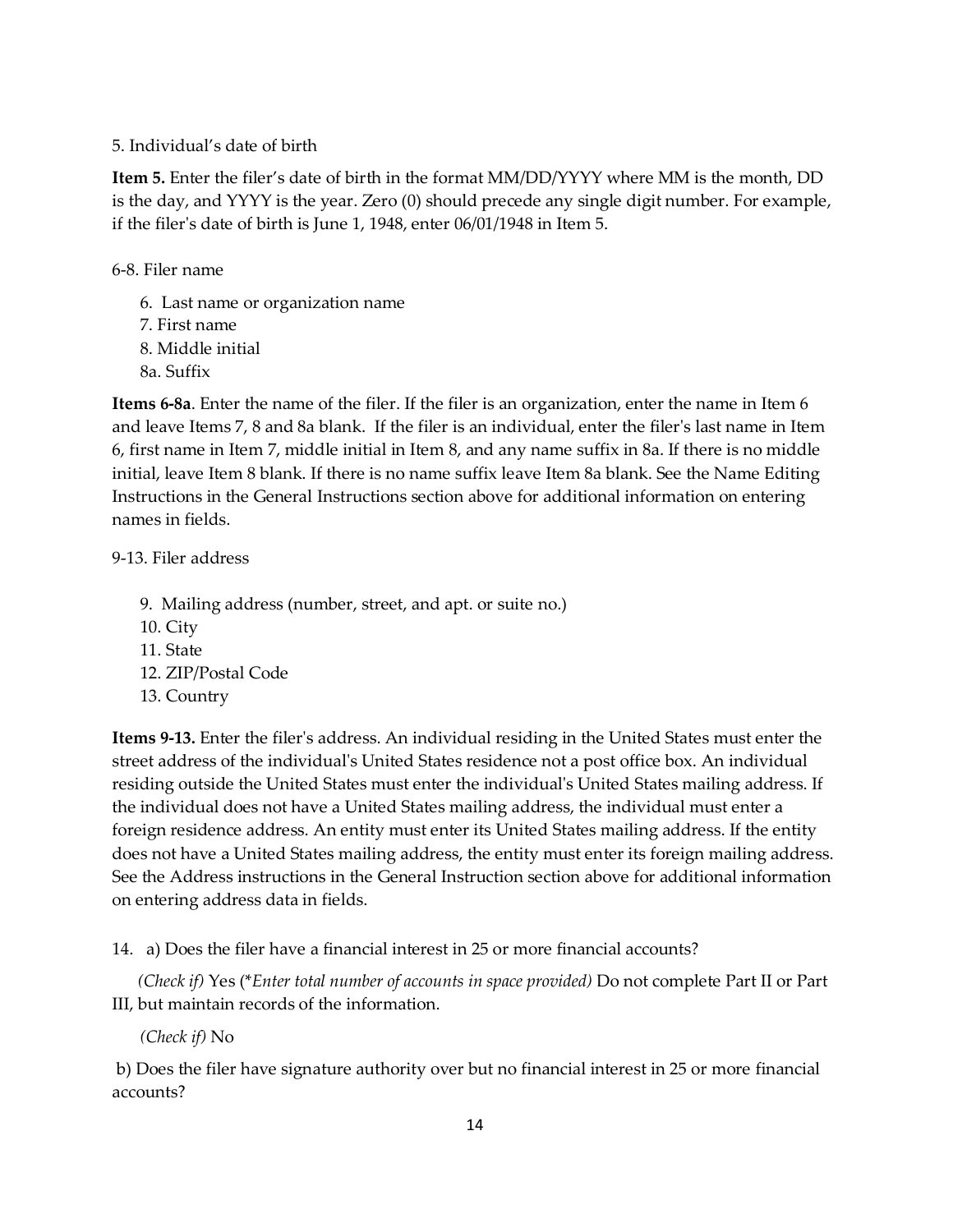*(Check if)* Yes (\**Enter total number of accounts in space provided)* Complete Part IV, items 34 through 43 for each person on whose behalf the filer has signature authority.

#### *(Check if)* No

**Item 14.** If the filer has a financial interest in over 25 or more foreign financial accounts check the yes box, and enter the total number of accounts in 14a. Leave blank Part II (Continuation of Separate Accounts) or Part III (Joint Accounts) of this report, but maintain records of the information. If filing a consolidated FBAR, the United States person should not complete Part II or Part III but should complete Part V, Items 34-42, for each United States entity included in the consolidated FBAR.

If the filer has signature authority only (no financial interest), over 25 or more foreign financial accounts check the yes box, and enter the total number of accounts in 14b. Complete only items 34-43 of Part IV for each person on whose behalf the filer has signature authority. If the group of entities covered by a consolidated report has a financial interest in 25 or more foreign financial accounts, the reporting parent corporation need only complete Part V (for consolidated reporting) Items 34 through 42, for the identity information of the account owners, but need not complete the account information. Detailed information about each account, including all information called for on this report, must be recorded and retained for five years from June 30 of the year following the calendar year reported. Any person who reports 25 or more foreign financial accounts in item 14a or item 14b, must provide all the information omitted from Parts II, III, IV or V, as appropriate, if the information is requested by FinCEN or the IRS. Filers must comply with applicable recording keeping requirements. See Record Keeping Requirements under Filing Information in the General Instructions above.

#### **Part II — Information on financial account(s) owned separately**

Part II records information on accounts owned separately by the filer. It should not be used to record information on jointly-owned accounts (Part III), signature authority but no financial interest accounts (Part IV), or accounts involved in a consolidated report (Part V).

15. Maximum value of account during calendar year.

**Item 15.** Enter the maximum value of the account in U.S. Dollars during the calendar year being reported. See the General Instructions on Monetary Amounts for guidance on determining the maximum value of an account. Use the end of the year conversion rate.

15a. Amount unknown. Check this box if the value of the account cannot be determined.

16. Type of account

From the dropdown list select *)* Bank, Securities, or Other. If other is selected *specify type in space provided.*

**Item 16.** Check the appropriate box to describe the type of account. If "Other" is checked, enter a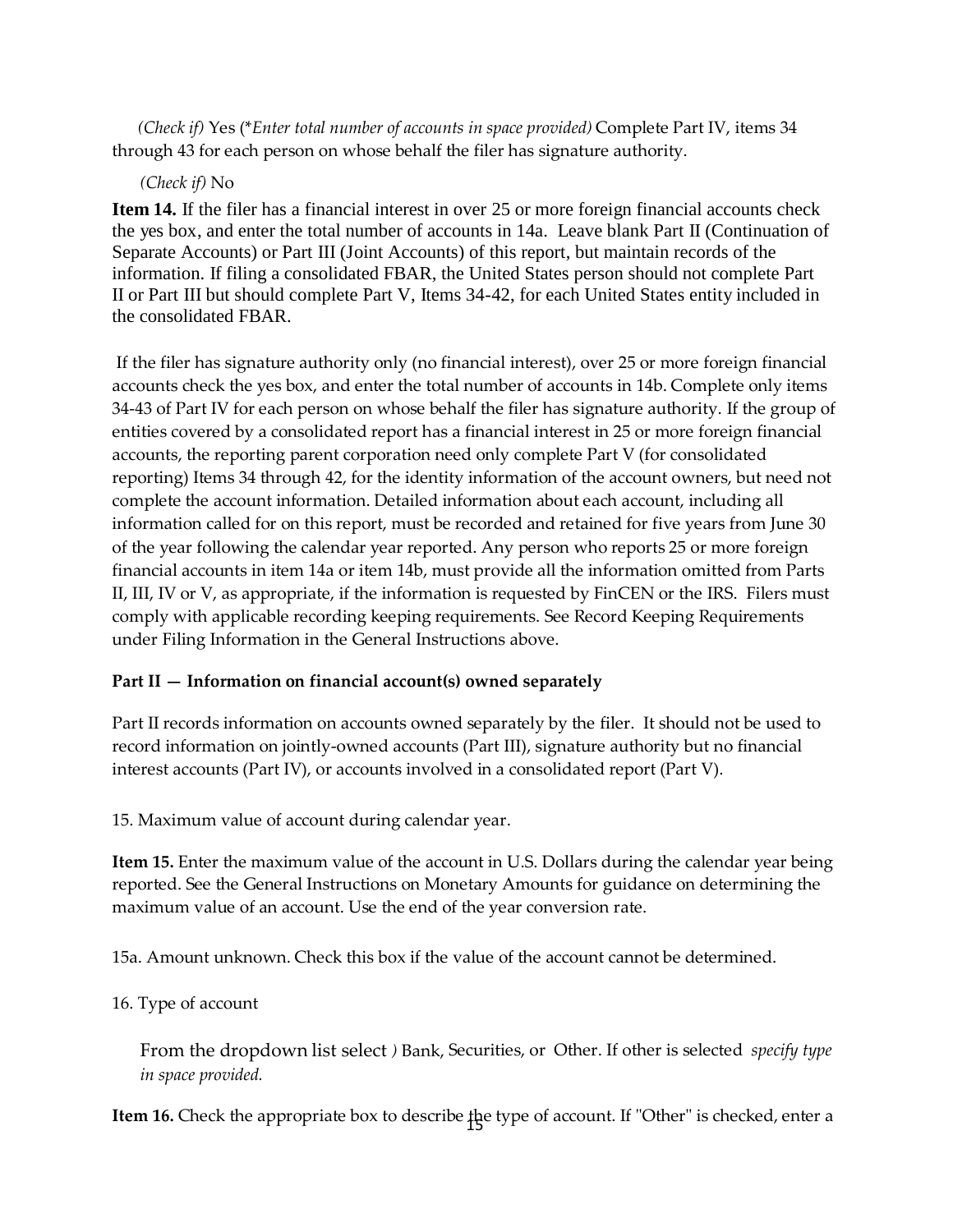brief description of the account in the associated text field. 17. Name of financial institution in which account is held

**Item 17.** Provide the full name of the financial institution in which account is held.

18. Account number or other designation

**Item 18.** Provide the account number used by the financial institution to designate the account.

19-23. Financial institution address

19. Mailing address (number, street, suite number) of financial institution in which account is held

20. City

- 21. State, if known
- 22. Foreign Postal Code, if known
- 23. Country

**Items 19-23.** Provide the complete mailing address of the financial institution where the account is held. See the General Instruction on Addresses for further information on entering address data.

#### **Part III — Information on financial account(s) owned jointly**

**Note: If jointly filing with a spouse, both parties should complete and sign Form 114a. Completing the Form 114a with both spouses signing the form completes the necessary requirement that will permit one spouse to electronically sign (PIN) a single report for both parties instead of filing two FBARs. The Form 114a is available on the FinCEN (under the forms tab) and BSA E-File websites. Keep this form for your records, do not send to FinCEN.**

Enter information in the applicable parts of the report only. If there is not enough space to provide all account information, click the "+" sign on the electronic report to add additional Part III's and complete additional pages of the required Part as necessary.

15-23. Account information

**Items 15-23.** Enter the information about the account and the financial institution in which the account is held. See Part II for instructions on Items 15-23. Each joint owner must report the entire value of the account as determined under Item 15.

24. Number of joint owners for this account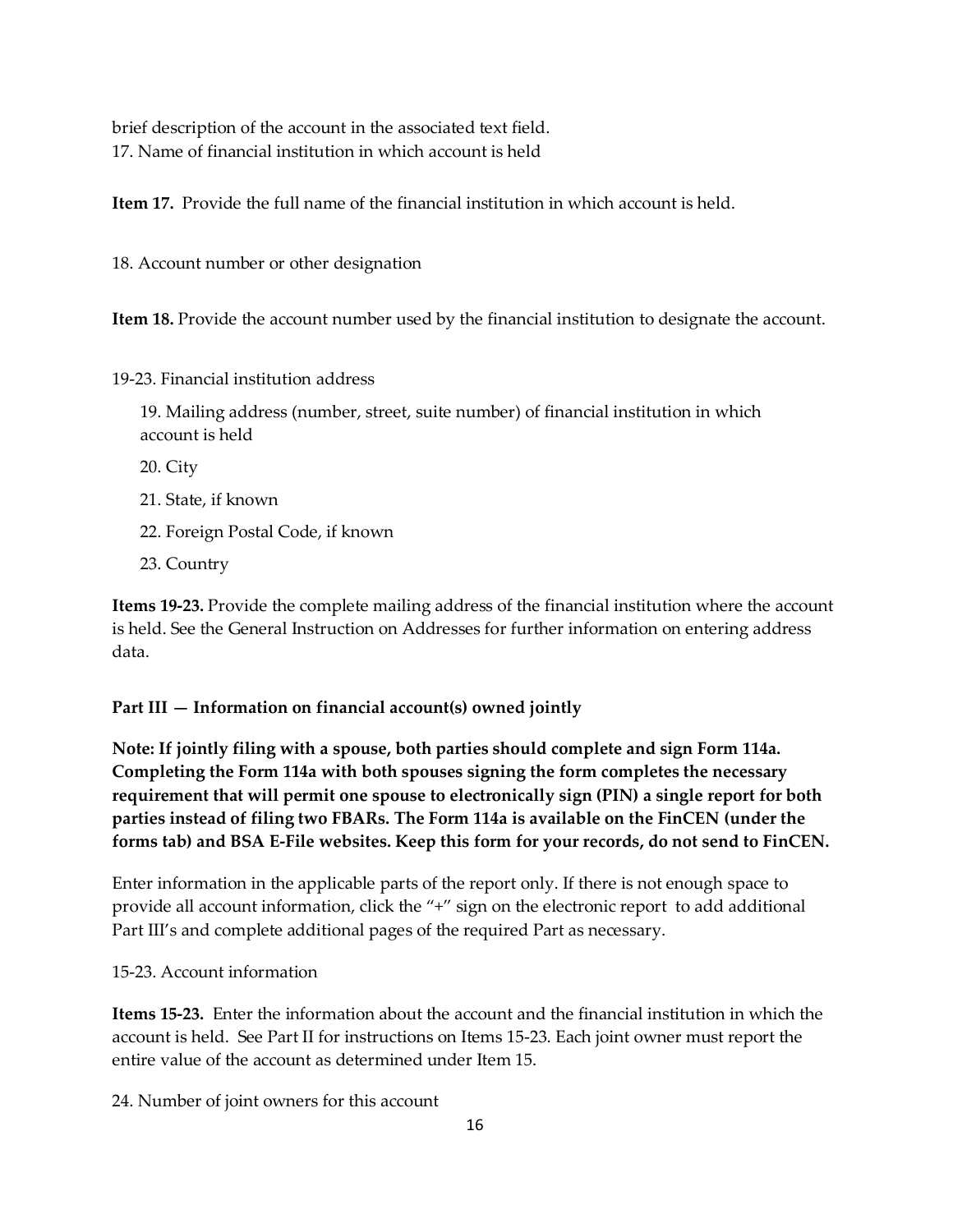**Item 24.** Enter the number of joint owners for the account. If the exact number is not known, provide an estimate. Do not count the filer when determining the number of joint owners.

25-33. Joint owner information

**Items 25-33.** Use the identifying information of the principal joint owner (excluding the filer) to complete Items 25-33. Leave blank items for which no information is available. If the filer's spouse has an interest in a jointly owned account, the filer's spouse is the principal joint owner. Enter on line 26 the last name of the joint spousal owner. See Exceptions, Certain Accounts Jointly Owned by Spouses, to determine if the filer's spouse is required to independently report the jointly owned accounts.

25. Taxpayer Identification Number (TIN) of principle joint owner, if known.

**Item 25.** Taxpayer Identification Number (TIN) of Principle Joint Owner. Enter the TIN of the principle joint owner on the account; this can be either an SSN (individual) or EIN (entity) or foreign. Numbers should be entered as a single number string without formatting or special characters such as parentheses, spaces, or hyphens.

25a. TIN type. Select the appropriate entry to indicate the type on number entered in item 25.

26-28 Joint owner name

26. Last name or organization name of principle joint owner 27. First name of principle joint owner, if known 28. Middle initial, if known 28a. Suffix

**Items 26-28a.** Enter the name of the organization/individual of the principle joint owner. If the principle joint owner is an individual, enter the individual's last name in Item 26, first name in Item 27, middle initial in Item 28 and name suffix in 28a. If there is no middle initial, leave Item 28 blank. If there is no suffix leave item 28a blank.

29-33. Principle joint owner mailing address

- 29. Mailing address (number, street, suite number) of principal joint owner, if known
- 30. City, if known
- 31. State, if known
- 32. ZIP/Postal Code, if known
- 33. Country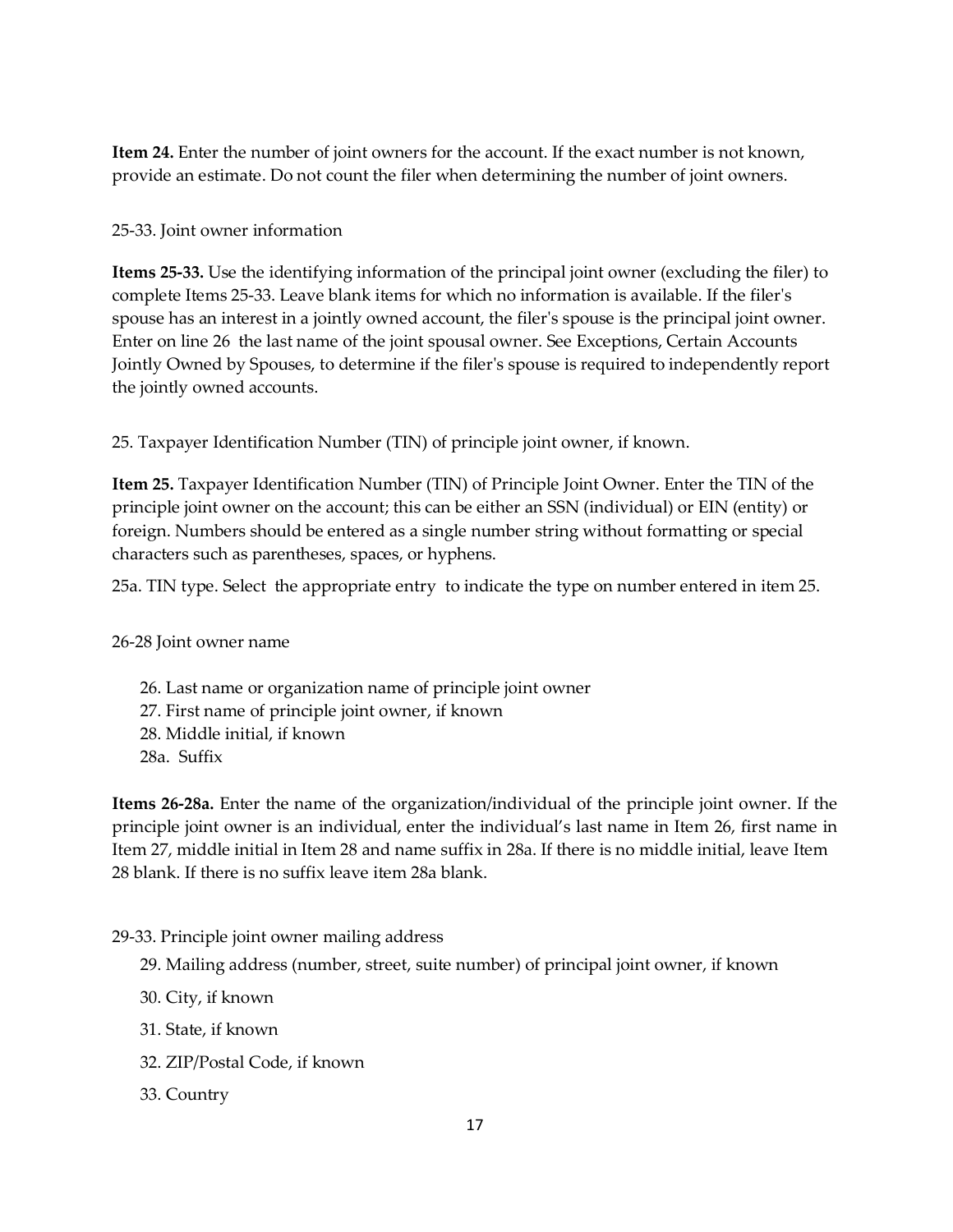**Items 29-33.** Enter the address of the principal joint owner. If the principal joint owner resides in the United States, enter the street address of the joint owner's United States residence, not a post office box. If the principal joint owner resides outside the United States, enter the joint owner's United States mailing address. If the principal joint owner has no U.S. mailing address the filer may provide a foreign address. Enter an organization joint owner's United States mailing address. See the Addresses instructions in the General Instruction section above for additional information on entering address data in fields.

### **Part IV — Information on financial account(s) where filer has signature authority but no financial interest in the account(s)**

Part IV records information on foreign financial accounts where a filer with signature authority over the accounts but has no financial interest in the accounts. Filers with signature authority over 25 or more foreign financial accounts must complete only Items 34-43 for each person on whose behalf the filer has signature authority. In addition, United States person who (1) resides outside of the United States, (2) is an officer or employee of an employer who is physically located outside of the United States, and (3) has signature authority over a foreign financial account that is owned or maintained by the individual's employer should only complete Part I and Items 34-43 of Part IV. Part IV should only be completed one time with information about the individual's employer. If additional Part IV's are required, click on the "+" sign on the electronic report to add copies.

#### 15-23. Account information

**Items 15-23.** Enter the information about the account and the financial institution in which the account is held. See Part II for instructions on Items 15-23. Each joint owner must report the entire value of the account as determined under Item 15.

**Items 34-42.** Provide the name, address, and identifying number of the owner of the foreign financial account for which the individual filer has signature authority over but no financial interest in the account. If there is more than one owner of the account for which the individual has signature authority, provide the information in Items 34-42 for the principal joint owner (excluding the filer).

34, 36, 37. Account owner name

- 34. Last name or organization name of account owner
- 36. First name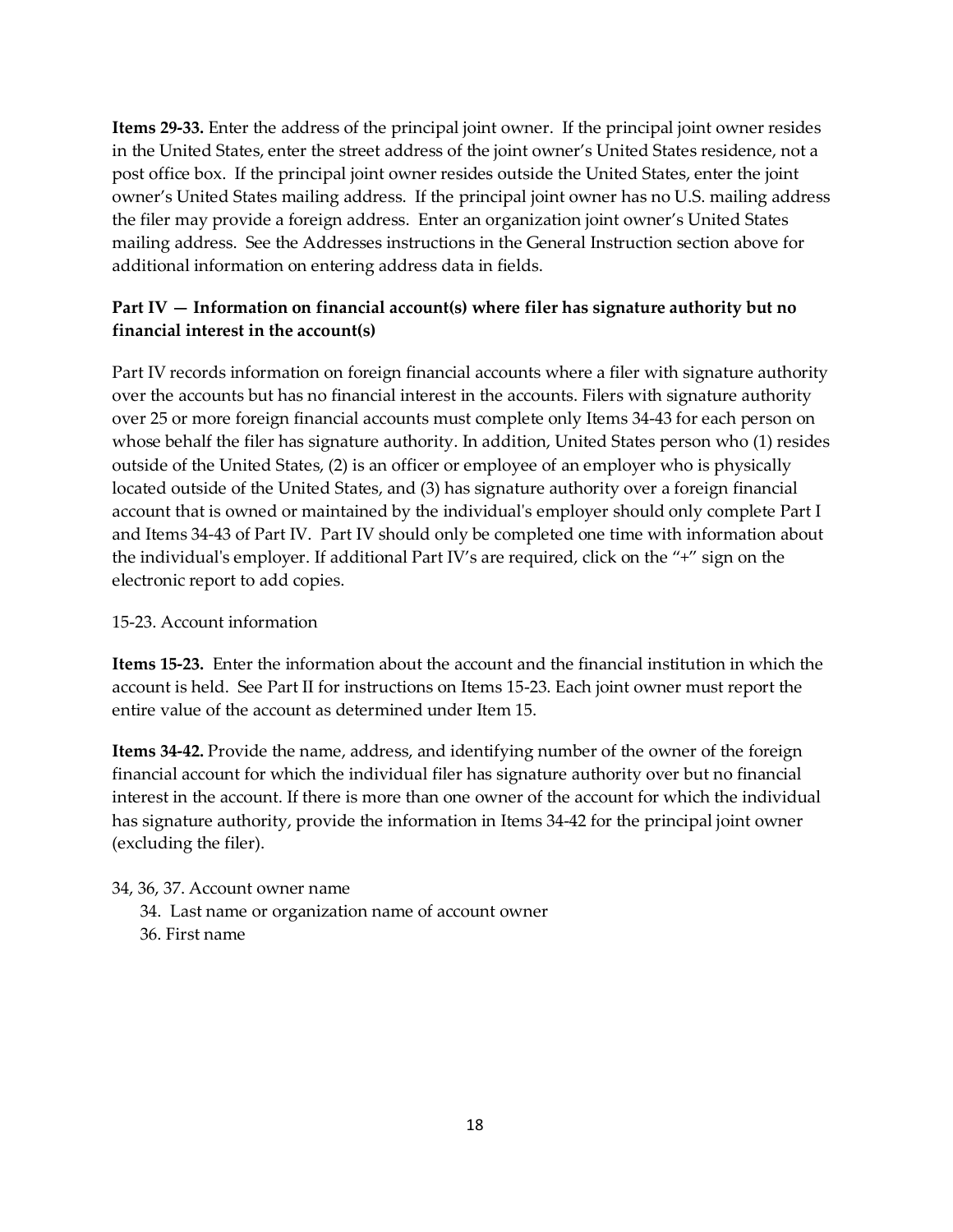37. Middle initial 37a. Suffix

**Items 34, 36, 37**. Enter the name of the account owner. If the owner is an entity , enter the name in Item 34 and leave Items 36 and 37 blank. If the owner is an individual, enter the owner's last name in Item 34, first name in Item 36, middle initial in Item 37 and any name suffix in item 37a. If there is no middle initial, leave Item 37 blank. If there is not name suffix, leave item 37a blank. See the Name Editing Instructions in the General Instructions section above for additional information on entering names in fields.

35. Tax identification number of account owner

**Item 35.** Enter the Taxpayer Identification Number of the account owner. Numbers should be entered as a single number string without formatting or special characters such as parentheses, spaces, or hyphens.

Item 35a. TIN type. Select the appropriate entry to indicate the type on number entered in item 35.

#### 38-42. Account owner mailing address

- 38. Mailing address (number, street, and apt. or suite no.)
- 39. City
- 40. State
- 41. ZIP/Postal Code
- 42. Country

**Items 38- 42.** Enter the address of the account owner. If the individual account owner resides in the United States, enter the street address of the individual account owner's United States residence, not a post office box. If the individual account owner resides outside the United States, enter the individual account owner's United States mailing address. If the account owner has no U.S. mailing address the filer may provide a foreign address. Enter an organization account owner's United States mailing address. See the Addresses instructions in the General Instruction section above for additional information on entering address data in fields.

#### **43. Filer's title with this owner**

**Item 43.** Enter filer's title for the position which gives him signature authority over the owner's account.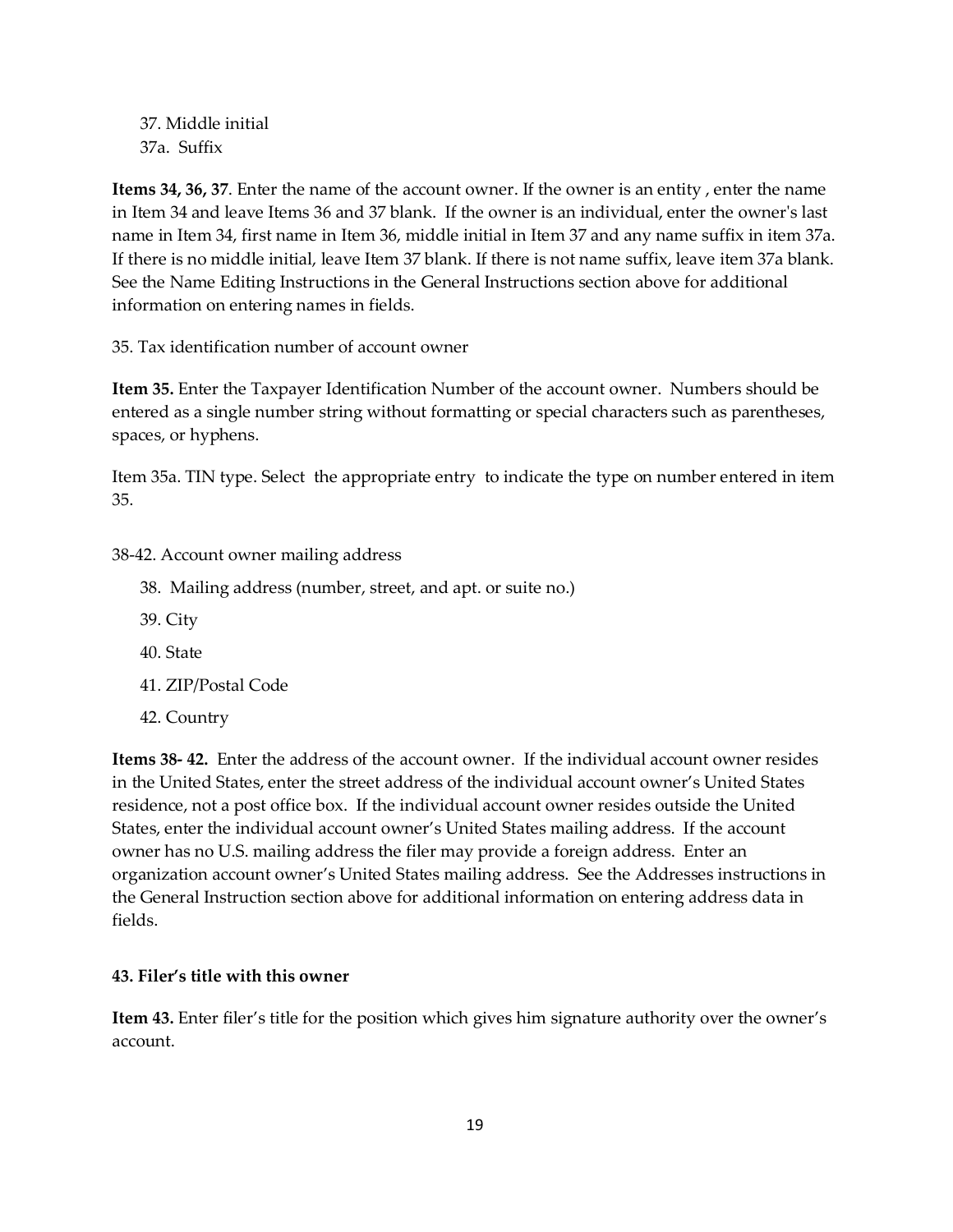#### **Part V — Information on financial account(s) where filer is filing a consolidated report**

An entity that is a United States person that owns directly or indirectly a greater than 50 percent interest in another entity that is required to file an FBAR is permitted to file a consolidated FBAR on behalf of itself and such other entity. Check box "2d" in Part I and complete Part V. If filing a consolidated FBAR and reporting 25 or more foreign financial accounts, complete only Part V Items 34-42 for each entity included in the consolidated FBAR. If additional Part V's are required, click on the "+" sign on the electronic report to add copies. 15-23. Account Information

**Items 15-23.** Enter the information about the account and the financial institution in which the account is held. See Part II for instructions on Items 15-23.

34. Organization name of account owner

**Item 34.** Organization name of account owner. Enter the entities name of the account owner as shown on the books of the financial institution.

35. Tax Identification Number of Account Owner

**Item 35.** Taxpayer identification number (TIN) of account owner. Numbers should be entered with no spaces, dashes, or other punctuation.

Item 35a. TIN type. Check the appropriate box to indicate the type on number entered in item 35.

38-42. Account owner mailing address

**Items 38-42.** Enter the account owner's mailing address. See Part III for instructions on Items 38-42.

#### **Signature**

44. Filer Signature

**Item 44.** A discrete or batch-filed FBAR is considered signed by the filer when electronically signed on the header/cover page of the discrete FBAR or completion of the 2A record in the batch file.

44a. Check here if this report is completed by a third party preparer.

Item 44a. Check this box if the FBAR has been completed by a third party preparer. Complete in the Third Party Preparer Use Only section all of Items 47 through 59 that apply.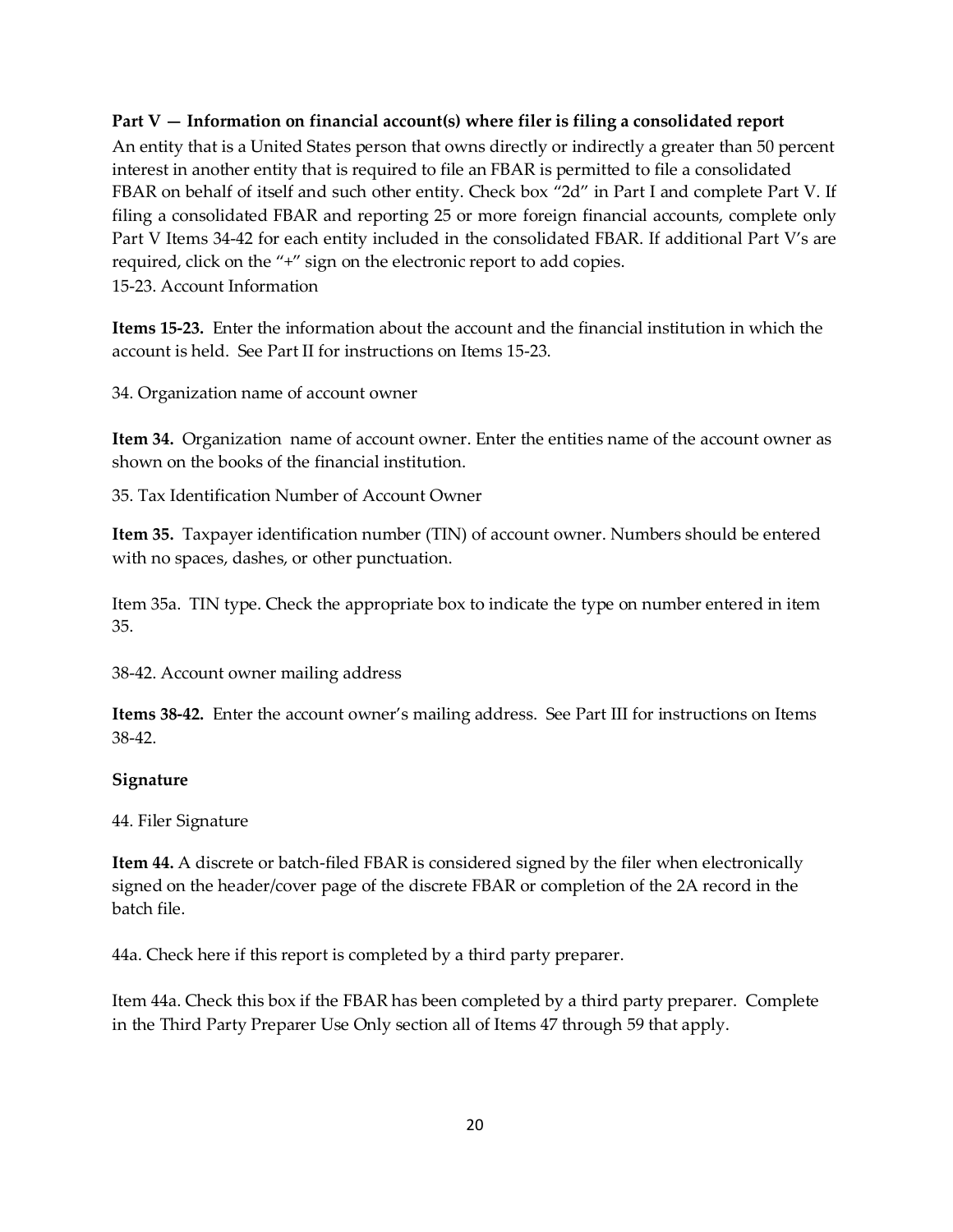45. Filer Title, if not reporting a personal account. If filing for a child enter "Parent/Guardian filing for child."

**Item 45.** Enter the filer's title when the individual that is filing the FBAR has signature authority over the account(s) or is authorized to file on behalf of a legal entity, such as a corporation, which is shown as the filer. Leave Item 45 blank if the filer is reporting as an individual because of a personal financial interest in the account(s). An individual filing because of a financial interest in his individual accounts is filing as an individual.

46. Date (MM/DD/YYYY)

**Item 46.** This item will auto-populate with the current date when a discrete FBAR is signed on the header/cover page. In a batch-filed FBAR this date is the date recorded in Date of Signature (Item 46) in the Filer Information (2A) Record.

Note: When the FBAR is completed, return to the header/cover page to validate the report, save a copy of the report, print a copy for your records. Then sign and submit the report.

#### **Third party preparer information**

Note: Completion of this section is not required for spouses filing jointly.

47-49. Third party preparer name

- 47. Preparer's last name
- 48. First name
- 49. MI

**Items 47**. Enter the name of the preparation firm employee or of the self-employed preparer that prepared the FBAR. If the preparer has no middle initial, leave that field blank. See the Name Editing Instructions under General Instructions for additional information on entering names.

50. Check if self-employed

**Item 50.** Check this box if the third party preparer is a self-employed individual. Leave Items 53 "Firm's name" and 54 "Firm's EIN" blank.

51. TIN

**Item 51.** Enter the personal TIN of the preparation firm's employee or the self-employed preparer. This should be the Preparer Tax Identification Number (PTIN) issued to the preparer by the IRS. If the preparer has no PTIN, enter the preparer's Social Security Number (SSN) or Individual Taxpayer Identification Number (ITIN). The TIN should be entered as a single number string without formatting or special characters such as parentheses, spaces, or hyphens.